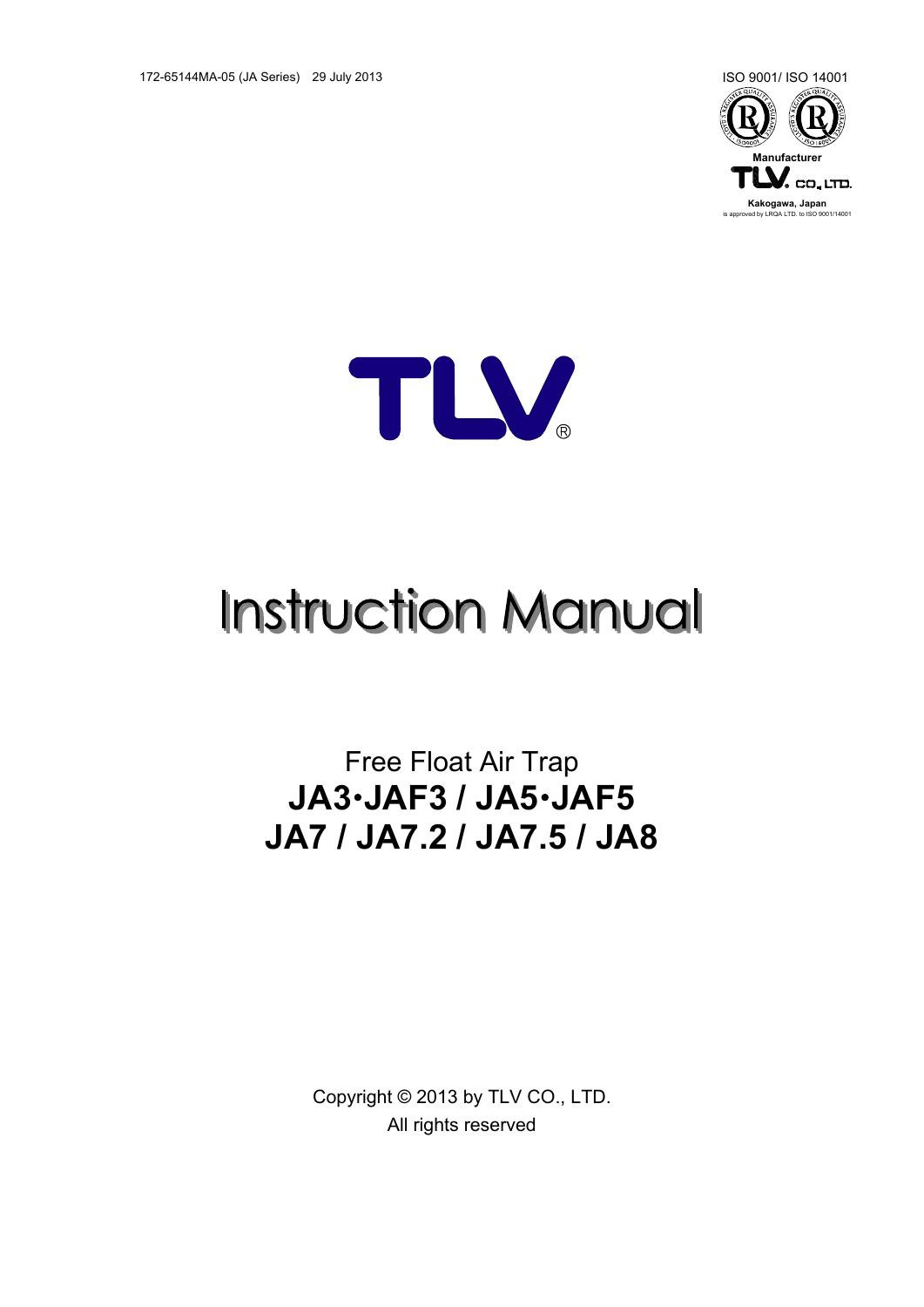## **Contents**

# **Introduction**

Thank you for purchasing the  $TLV$  free float air trap.

This product has been thoroughly inspected before being shipped from the factory. When the product is delivered, before doing anything else, check the specifications and external appearance to make sure nothing is out of the ordinary. Also be sure to read this manual carefully before use and follow the instructions to be sure of using the product properly.

If detailed instructions for special order specifications or options not contained in this manual are required, please contact  $T\mathbf{W}$  for full details.

This instruction manual is intended for use with the model(s) listed on the front cover. It is necessary not only for installation, but for subsequent maintenance, disassembly/reassembly and troubleshooting. Please keep it in a safe place for future reference.

172-65144MA-05 (JA Series) 29 Jul 2013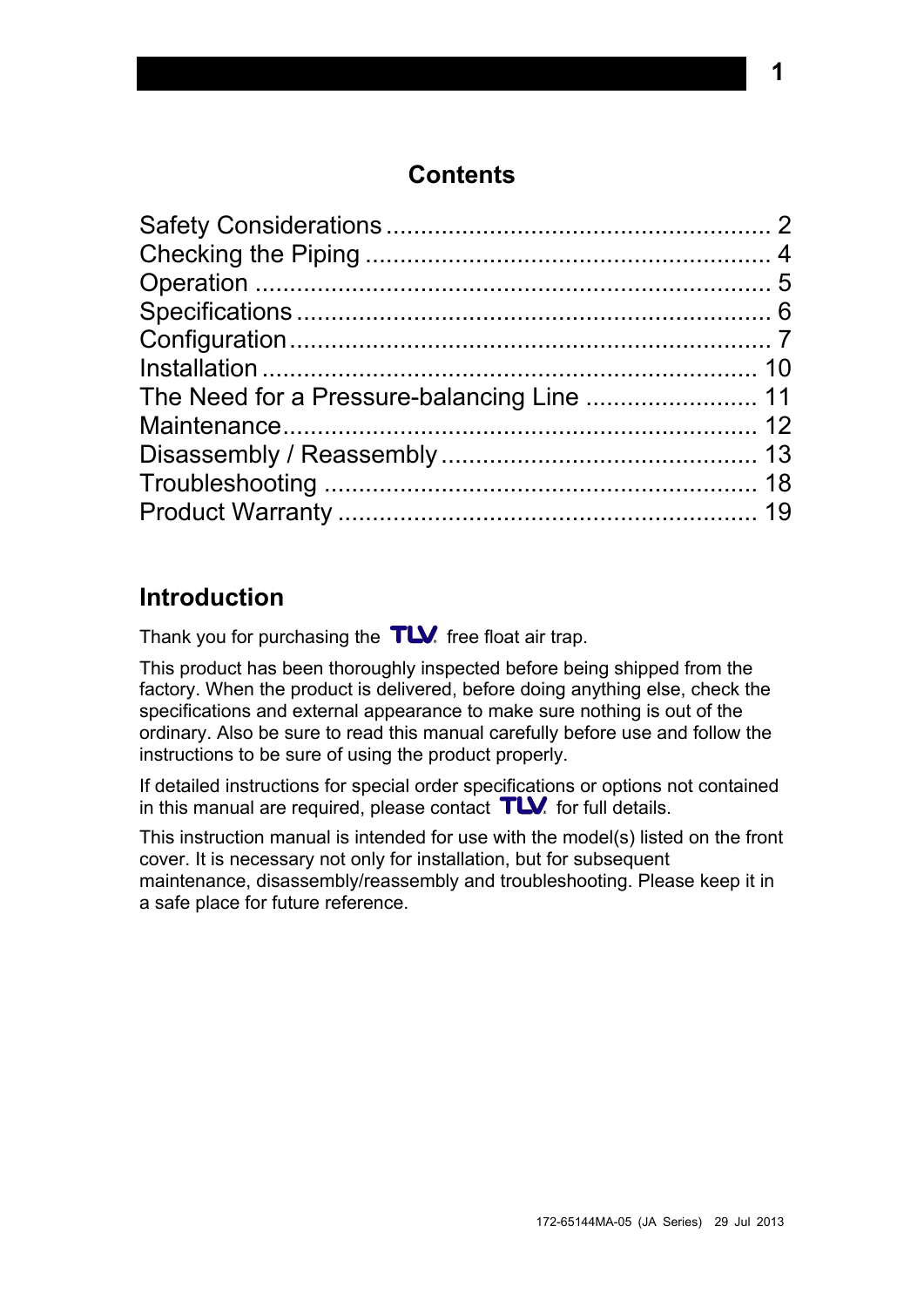# <span id="page-2-0"></span>**Safety Considerations**

- Read this section carefully before use and be sure to follow the instructions.
- Installation, inspection, maintenance, repairs, disassembly, adjustment and valve opening/closing should be carried out only by trained maintenance personnel.
- The precautions listed in this manual are designed to ensure safety and prevent equipment damage and personal injury. For situations that may occur as a result of erroneous handling, three different types of cautionary items are used to indicate the degree of urgency and the scale of potential damage and danger: DANGER, WARNING and CAUTION.
- The three types of cautionary items above are very important for safety: be sure to observe all of them as they relate to installation, use, maintenance and repair. Furthermore, TLV accepts no responsibility for any accidents or damage occurring as a result of failure to observe these precautions.

| <b>Symbols</b>  |                                                                                                                                                                                                                      |
|-----------------|----------------------------------------------------------------------------------------------------------------------------------------------------------------------------------------------------------------------|
|                 | Indicates a DANGER, WARNING or CAUTION item.                                                                                                                                                                         |
| <b>DANGER</b>   | Indicates an urgent situation which poses a threat of death or<br>serious injury                                                                                                                                     |
| <b>WARNING</b>  | Indicates that there is a potential threat of death or serious injury                                                                                                                                                |
| <b>ACAUTION</b> | Indicates that there is a possibility of injury or equipment /<br>product damage                                                                                                                                     |
| <b>NWARNING</b> | NEVER apply direct heat to the float.                                                                                                                                                                                |
|                 | The float may explode due to increased internal pressure, causing<br>accidents leading to serious injury or damage to property and equipment.                                                                        |
| <b>NCAUTION</b> | Install properly and DO NOT use this product outside the<br>recommended operating pressure, temperature and other<br>specification ranges.                                                                           |
|                 | Improper use may result in such hazards as damage to the product<br>or malfunctions that may lead to serious accidents. Local<br>regulations may restrict the use of this product to below the<br>conditions quoted. |
|                 | DO NOT use this product in excess of the maximum operating<br>pressure differential.                                                                                                                                 |
|                 | Such use could make discharge impossible (blocked).                                                                                                                                                                  |
|                 | Use hoisting equipment for heavy objects (weighing<br>approximately 20 kg (44 lb) or more).                                                                                                                          |
|                 | Failure to do so may result in back strain or other injury if the object<br>should fall.                                                                                                                             |
|                 | Take measures to prevent people from coming into direct<br>contact with product outlets.                                                                                                                             |
|                 | Failure to do so may result in burns or other injury from the<br>discharge of fluids.                                                                                                                                |

Safety considerations continued on next page.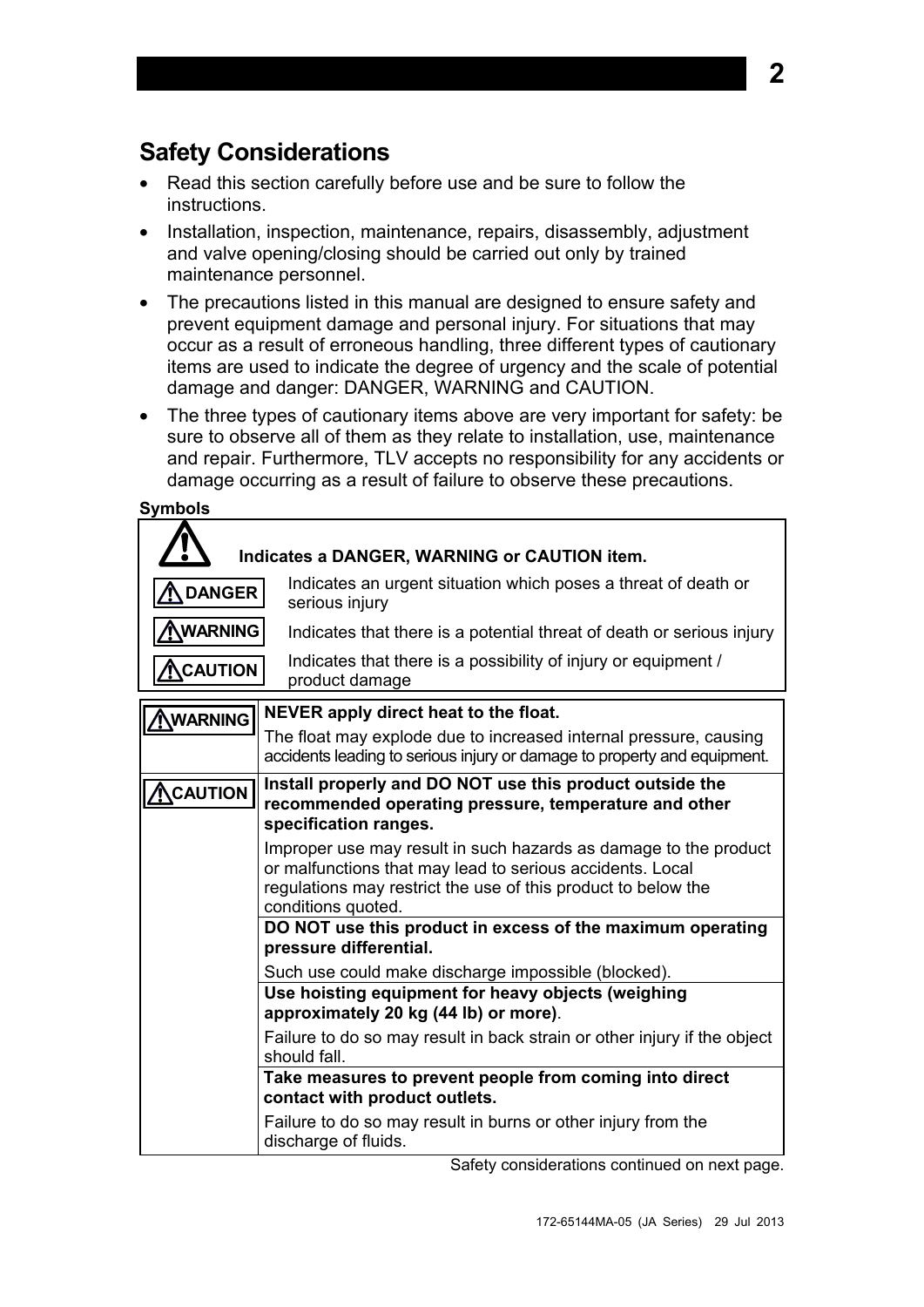| CAUTION | When disassembling or removing the product, wait until the<br>internal pressure equals atmospheric pressure and the<br>surface of the product has cooled to room temperature. |
|---------|-------------------------------------------------------------------------------------------------------------------------------------------------------------------------------|
|         | Disassembling or removing the product when it is hot or under<br>pressure may lead to discharge of fluids, causing burns, other<br>injuries or damage.                        |
|         | Be sure to use only the recommended components when<br>repairing the product, and NEVER attempt to modify the<br>product in any way.                                          |
|         | Failure to observe these precautions may result in damage to the<br>product and burns or other injury due to malfunction or the<br>discharge of fluids.                       |
|         | Do not use excessive force when connecting threaded pipes<br>to the product.                                                                                                  |
|         | Over-tightening may cause breakage leading to fluid discharge,<br>which may cause burns or other injury.                                                                      |
|         | Use only under conditions in which no freeze-up will occur.                                                                                                                   |
|         | Freezing may damage the product, leading to fluid discharge,<br>which may cause burns or other injury.                                                                        |
|         | Use only under conditions in which no water hammer will occur.                                                                                                                |
|         | The impact of water hammer may damage the product, leading to<br>fluid discharge, which may cause burns or other injury.                                                      |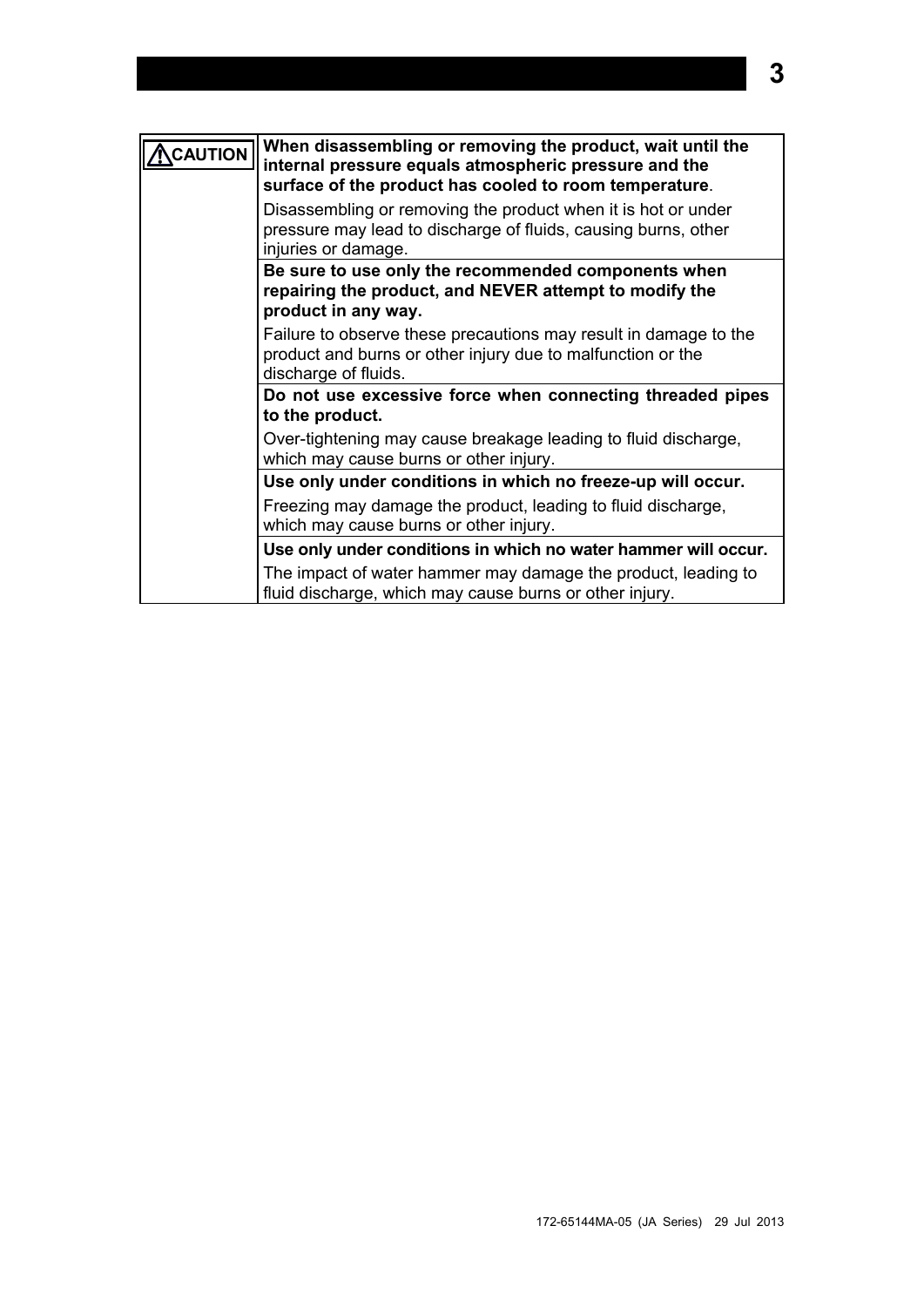# <span id="page-4-0"></span>**Checking the Piping**

**Use only under conditions in which no water hammer will occur. The impact of water hammer may damage the product, leading to fluid discharge, which may cause burns or other injury. ACAUTION** 

Check to make sure that the pipes to be connected to the trap have been installed properly.

- 1. Is the pipe diameter suitable?
- 2. Is the piping where the trap is to be installed horizontal?
- 3. Has sufficient space been secured for maintenance?
- 4. Have isolation valves been installed at the inlet and outlet? If the outlet is subject to back pressure, has a check valve (TLV-CK) been installed?
- 5. Is the inlet pipe as short as possible, with as few bends as possible, and installed so the liquid will flow naturally down into the trap?
- 6. Has the piping work been done correctly, as shown in the figures below?

| NOTE: Selected examples are from piping for main lines. |  |  |  |
|---------------------------------------------------------|--|--|--|
|                                                         |  |  |  |

| <b>Requirement</b>                                                                                                                                              | <b>Correct</b> | <b>Incorrect</b>                                                                |
|-----------------------------------------------------------------------------------------------------------------------------------------------------------------|----------------|---------------------------------------------------------------------------------|
| Install catchpot with the<br>proper diameter.                                                                                                                   |                | Muunuun<br>Diameter is too small.                                               |
| Make sure the flow of<br>condensate is not obstructed.                                                                                                          |                | 0aannaan<br>Diameter is too small and<br>inlet protrudes into pipe<br>interior. |
| To prevent rust and scale<br>from flowing into the trap,<br>the inlet pipe should be<br>connected $25 - 50$ mm<br>$(1 – 2 in)$ above the base of<br>the T-pipe. |                | Rust and scale flow into the<br>trap with the condensate.                       |
| When installing on the blind<br>end, make sure the flow of<br>condensate is not obstructed.                                                                     |                | Condensate collects in the<br>pipe.                                             |

172-65144MA-05 (JA Series) 29 Jul 2013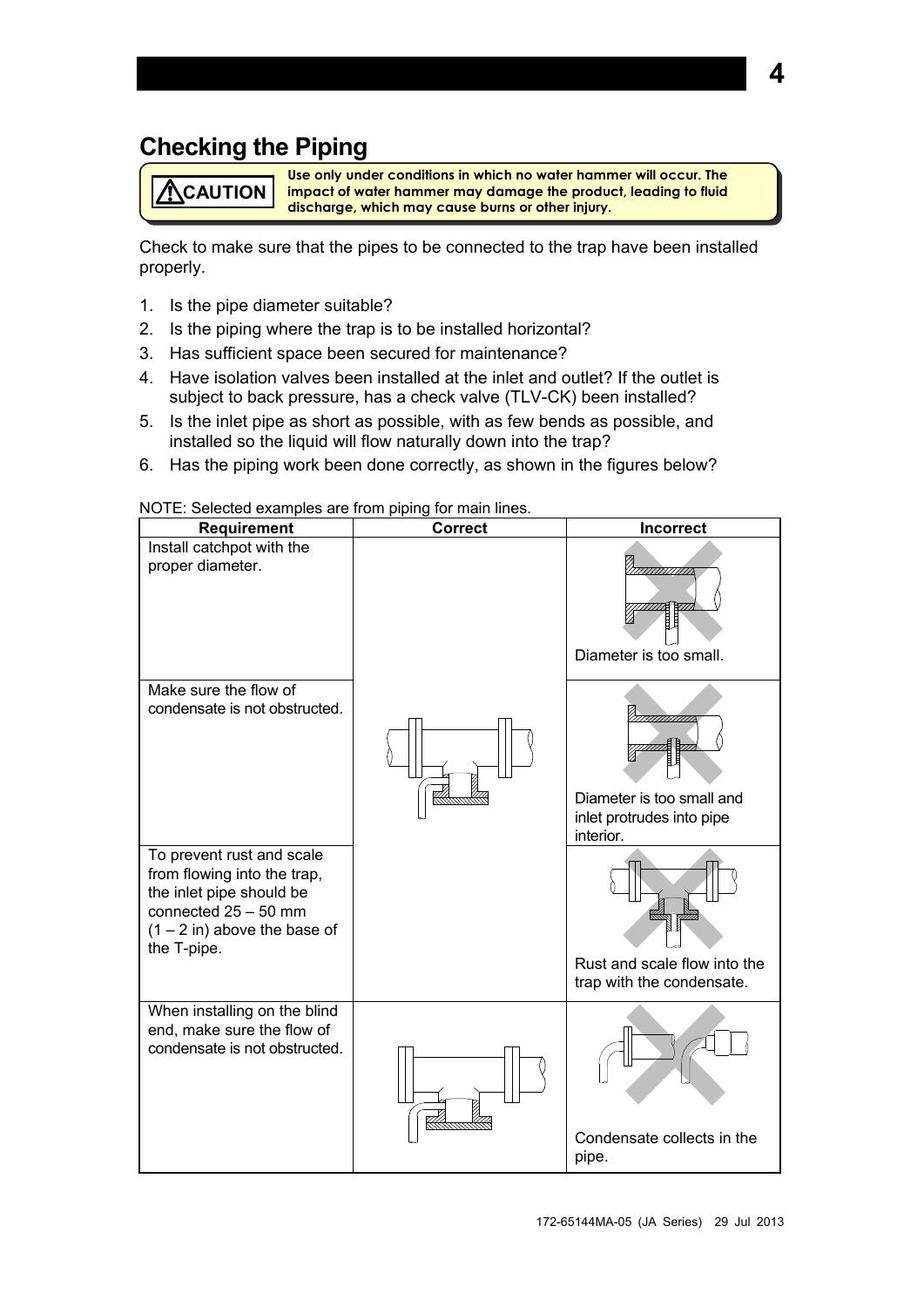## <span id="page-5-0"></span>**Operation**

Principles of condensate discharge:

**1. Startup**

At startup, a small amount of condensate will have accumulated in the body. The float and the valve seat will form a water-seal.

Note: When there is no condensate in the body, it will be necessary to prime the trap with a small amount of water through the pressure-balancing port or line to ensure a seal (after initial installation and after disassembly or maintenance)

#### **2. Condensate Discharge**

As air is supplied, condensate flow begins. The rising condensate level causes the float to rise due to buoyancy, opening the valve seat and allowing condensate to be discharged.



**5**



**3. Discharge of Large Quantities of Condensate** Increases in the condensate inflow rate cause the condensate level in the trap to rise. The float consequently rises and enlarges the opening of the valve seat, allowing more condensate to be discharged. In this manner, continuous condensate discharge occurs while the opening size of the valve seat varies depending on the condensate flow rate.

#### **4. Closed Position**

When the condensate flow rate decreases, the float falls, closing off the valve seat opening. A water seal is maintained at all times over the valve seat to prevent air loss.







**Condensate**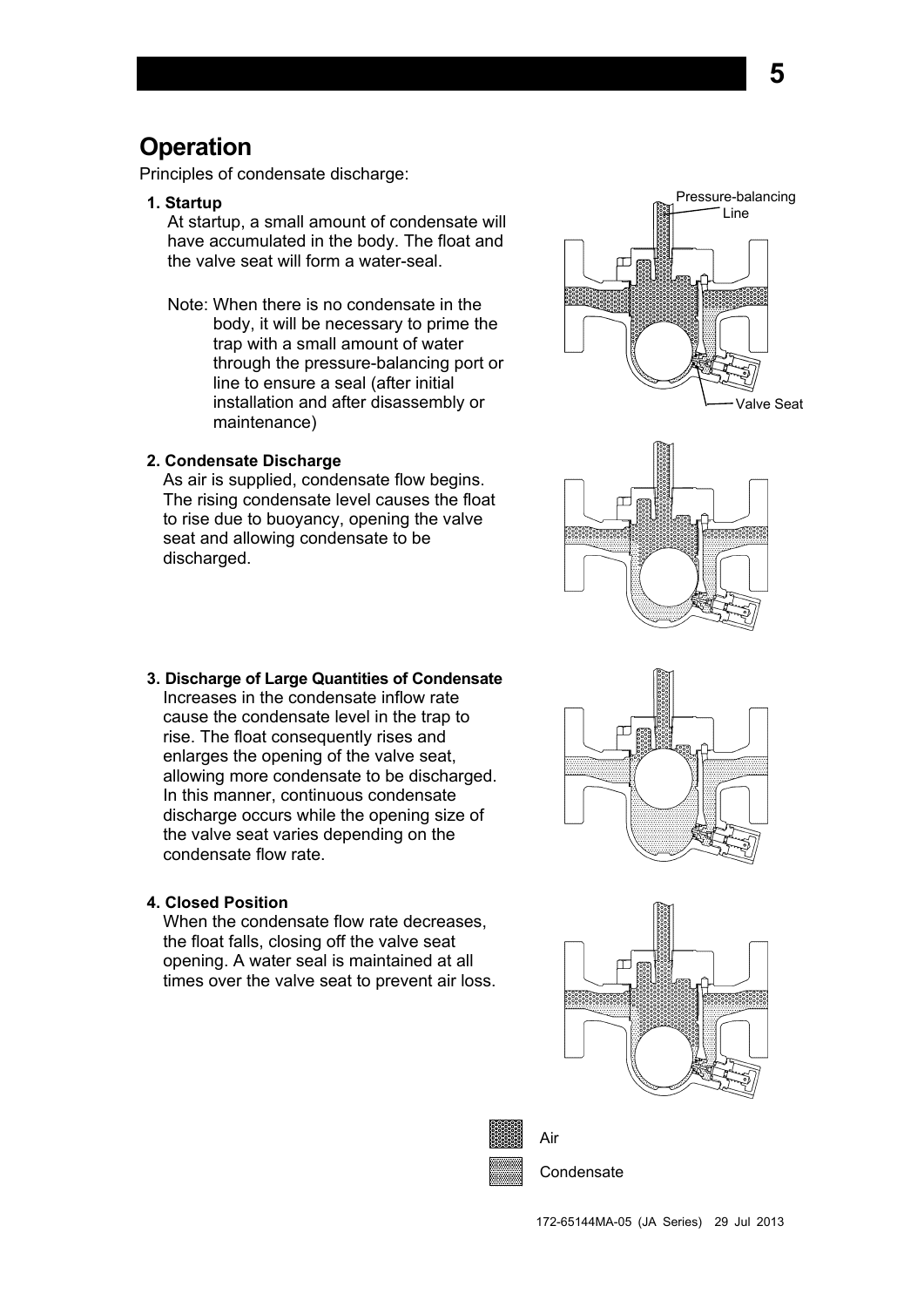## <span id="page-6-0"></span>**Specifications**

| CAUTION        | Install properly and DO NOT use this product outside the recommended<br>operating pressure, temperature and other specification ranges.<br>Improper use may result in such hazards as damage to the product or<br>malfunctions which may lead to serious accidents. Local regulations<br>may restrict the use of this product to below the conditions quoted. |
|----------------|---------------------------------------------------------------------------------------------------------------------------------------------------------------------------------------------------------------------------------------------------------------------------------------------------------------------------------------------------------------|
| <b>CAUTION</b> | DO NOT use this product in excess of the maximum operating pressure<br>differential; such use could make discharge impossible (blocked).                                                                                                                                                                                                                      |
| <b>CAUTION</b> | Use only under conditions in which no freeze-up will occur. Freezing<br>may damage the product, leading to fluid discharge, which may cause<br>burns or other injury.                                                                                                                                                                                         |

Refer to the product nameplate for detailed specifications.

#### **JA3JAF3**



#### **JA5JAF5 / JA7 / JA7.2 / JA7.5 / JA8**



- \* Maximum allowable pressure (PMA) and maximum allowable temperature (TMA) are PRESSURE SHELL DESIGN CONDITIONS, **NOT** OPERATING CONDITIONS.
- \*\* Valve No. is displayed for products with options. This item is omitted from the nameplate when there are no options.

#### **Minimum Required Condensate Load**

Tight sealing can be secured by maintaining the Minimum Required Condensate Load, as air leaks may result if the inflowing condensate load falls below it.

|                          |       |       |                          | JA8                   |    |  |  |
|--------------------------|-------|-------|--------------------------|-----------------------|----|--|--|
| Model                    | JA7.2 | JA7.5 | Orifice No.5<br>or below | Above<br>orifice No.5 |    |  |  |
| kg/h<br>Minimum Required | 10    | 10    | 20                       | 15                    |    |  |  |
| Condensate Load          | Ib/h  | 22    | 22                       | 44                    | 33 |  |  |

NOTE: Orifice No. is the indication to distinguish the valve seats usable at different operating pressures.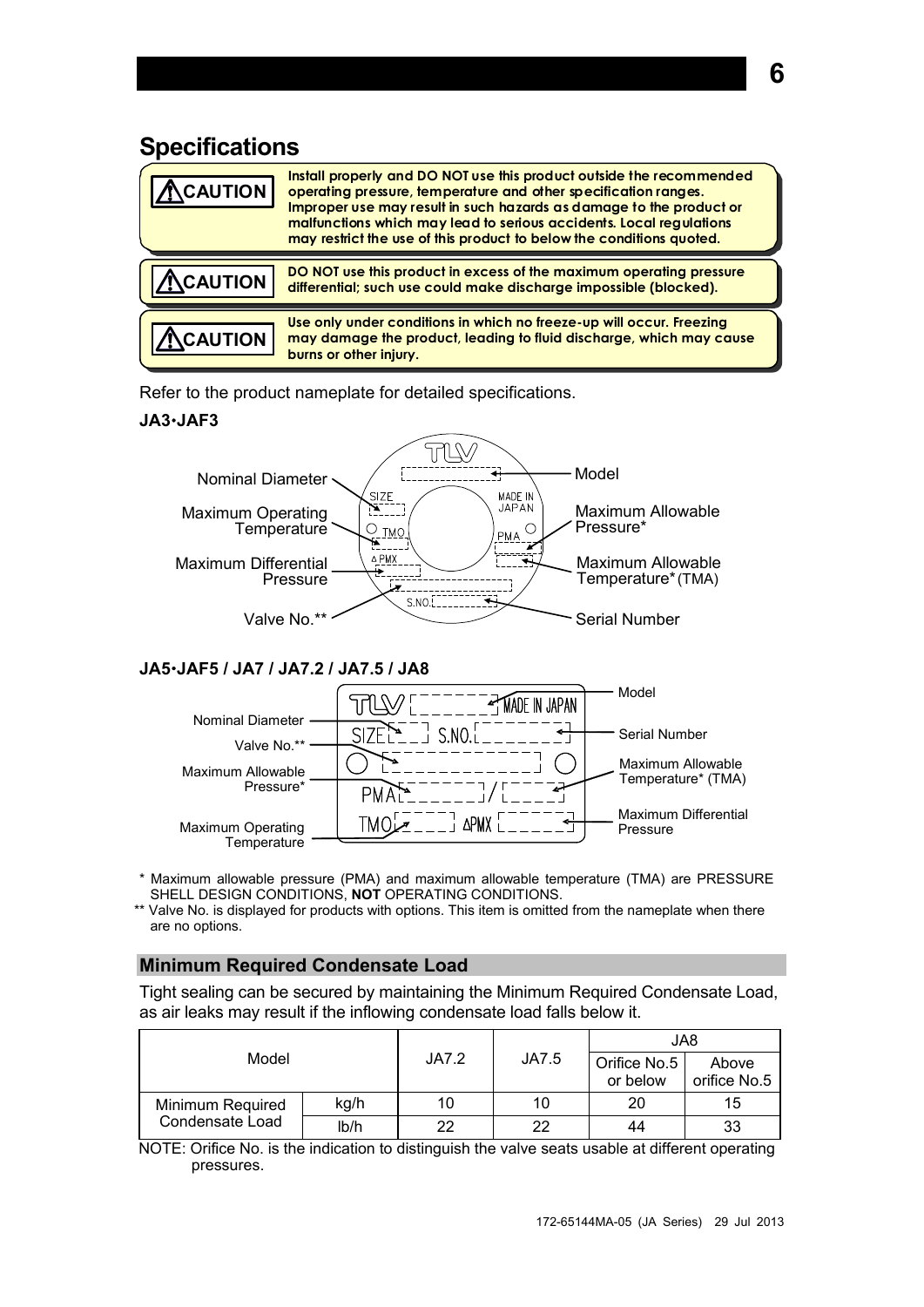## **Configuration**

<span id="page-7-0"></span>





**7**

| No.               | <b>Name</b>              | M* | $R^*$ | F* | No. | <b>Name</b>                | M* | $R^*$ | F* |
|-------------------|--------------------------|----|-------|----|-----|----------------------------|----|-------|----|
|                   | Body                     |    |       |    | 13  | Cover Bolt                 |    |       |    |
| 2                 | Cover                    |    |       |    | 14  | Needle                     |    | ✔     |    |
| 3                 | Float                    |    |       | ✔  | 15  | Needle O-Ring              | ₩  | ✔     |    |
| 4                 | <b>Holder Nut Gasket</b> | ✔  |       |    | 16  | <b>Coil Spring</b>         |    | ✔     |    |
| 5                 | Valve Seat Holder O-Ring |    |       |    | 17  | Split Pin                  |    | ✔     |    |
| 6                 | Valve Seat               |    | ✔     |    | 18  | Plunger                    |    | v     |    |
|                   | Nameplate                |    |       |    | 19  | <b>Guard Bushing</b>       |    | √     |    |
| 8                 | Valve Seat Holder Nut    |    | M     |    | 20  | Valve Seat Holder          |    | ✔     |    |
| 9                 | Drain Plug**             |    |       |    | 21  | Snap Ring                  |    | ✔     |    |
| 10                | Drain Plug Gasket**      |    |       |    | 22  | Washer                     |    | √     |    |
| 11                | <b>Cover Gasket</b>      | ✔  |       |    | 23  | <b>Balancing Line Plug</b> |    |       |    |
| $12 \overline{ }$ | Screen                   |    | ✔     |    | 24  | Alignment Pin              |    |       |    |

\* Replacement parts are available only in the following kits: **M** = Maintenance Kit, **R** = Repair Kit, **F**= Float \*\* Optional

#### **JA5JAF5**



| No. | <b>Name</b>              | M* | R* | F* | No. | <b>Name</b>                | M* | R*           | F* |
|-----|--------------------------|----|----|----|-----|----------------------------|----|--------------|----|
|     | Body                     |    |    |    | 13  | Cover Bolt                 |    |              |    |
| 2   | Cover                    |    |    |    | 14  | Needle                     |    | v            |    |
| 3   | Float                    |    |    |    | 15  | Needle O-Ring              |    | $\bullet$    |    |
| 4   | <b>Holder Nut Gasket</b> |    |    |    | 16  | Coil Spring                |    | ✔            |    |
| 5   | Valve Seat Holder O-Ring |    |    |    | 17  | Split Pin                  |    | ✔            |    |
| 6   | <b>Valve Seat</b>        |    |    |    | 18  | Plunger                    |    | w            |    |
|     | Nameplate                |    |    |    | 19  | <b>Guard Bushing</b>       |    | $\mathbf{v}$ |    |
| 8   | Valve Seat Holder Nut    |    |    |    | 20  | <b>Valve Seat Holder</b>   |    | √            |    |
| 9   | Drain Plug**             |    |    |    | 21  | Snap Ring                  |    | ✔            |    |
| 10  | Drain Plug Gasket**      |    |    |    | 22  | Washer                     |    | v            |    |
| 11  | <b>Cover Gasket</b>      |    |    |    | 23  | <b>Balancing Line Plug</b> |    |              |    |
| 12  | Screen                   |    |    |    | 24  | <b>Alignment Pin</b>       |    |              |    |

\* Replacement parts are available only in the following kits: **M** = Maintenance Kit, **R** = Repair Kit, **F**= Float \*\* Optional

172-65144MA-05 (JA Series) 29 Jul 2013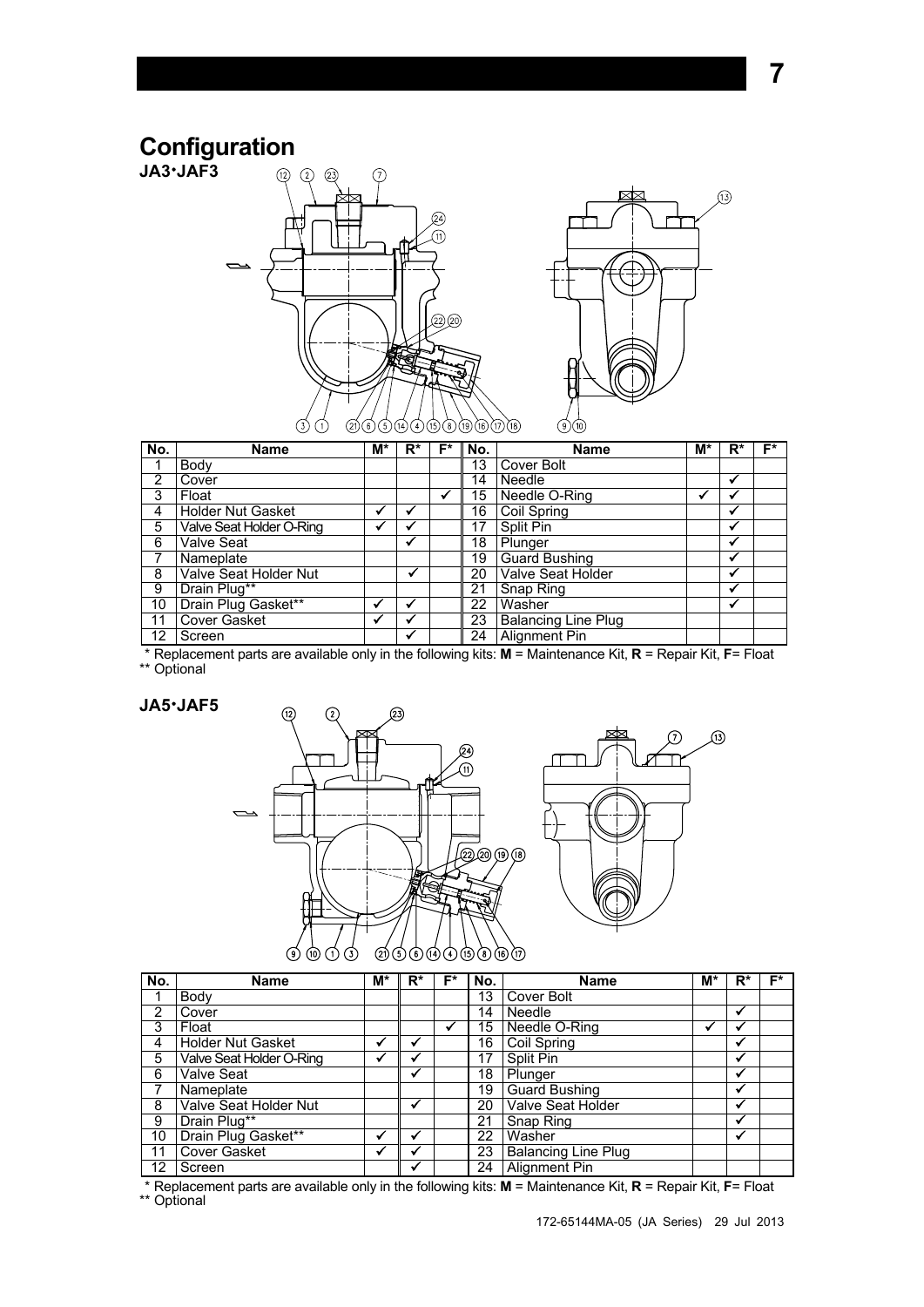





|     | ردی<br>シハワ<br>֍௸௸௸௸        |    |       |     |       |                        |    |       |    |  |  |  |  |  |
|-----|----------------------------|----|-------|-----|-------|------------------------|----|-------|----|--|--|--|--|--|
| No. | Name                       | M* | $R^*$ | F*. | l No. | Name                   | M* | $R^*$ | F* |  |  |  |  |  |
|     | Body                       |    |       |     | 14    | Screen Holder          |    |       |    |  |  |  |  |  |
| 2   | Cover                      |    |       |     | 15    | Screen Holder Retainer |    |       |    |  |  |  |  |  |
| 3   | Float                      |    |       | ✔   | 16    | Snap Ring              |    | ✔     |    |  |  |  |  |  |
| 4   | <b>Holder Nut Gasket</b>   |    |       |     | 17    | Needle                 |    | v     |    |  |  |  |  |  |
| 5   | Valve Seat Holder O-Ring   |    |       |     | 18    | Needle O-Ring          |    |       |    |  |  |  |  |  |
| 6   | <b>Valve Seat</b>          |    |       |     | 19    | Coil Spring            |    | ✔     |    |  |  |  |  |  |
|     | Nameplate                  |    |       |     | 20    | Split Pin              |    | ✔     |    |  |  |  |  |  |
| 8   | Valve Seat Holder Nut      |    |       |     | 21    | Plunger                |    | v     |    |  |  |  |  |  |
| 9   | Cover Gasket               |    |       |     | 22    | <b>Guard Bushing</b>   |    | ✔     |    |  |  |  |  |  |
| 10  | Cover Bolt                 |    |       |     | 23    | Valve Seat Holder      |    | ✔     |    |  |  |  |  |  |
| 11  | <b>Balancing Line Plug</b> |    |       |     | 24    | Washer                 |    | √     |    |  |  |  |  |  |
| 12  | Snap Ring                  |    |       |     | 25    | Drain Plug             |    |       |    |  |  |  |  |  |
| 13  | Screen                     |    | ✔     |     |       |                        |    |       |    |  |  |  |  |  |

\* Replacement parts are available only in the following kits: **M** = Maintenance Kit, **R** = Repair Kit, **F**= Float







| No. | <b>Name</b>              | M* | $R^*$ | F* | No. | <b>Name</b>                | M* | R* | E* |
|-----|--------------------------|----|-------|----|-----|----------------------------|----|----|----|
|     | Body                     |    |       |    | 10  | Holder Plug Gasket         |    |    |    |
| 2   | Cover                    |    |       |    |     | Screen                     |    |    |    |
| -3  | Float                    |    |       |    | 12  | Screen Holder              |    |    |    |
| 4   | Valve Seat Holder        |    |       |    | 13  | Cover Gasket               |    |    |    |
| 5   | Valve Seat Holder O-Ring |    |       |    | 14  | <b>Cover Bolt</b>          |    |    |    |
| 6   | <b>Valve Seat</b>        |    |       |    | 15  | <b>Balancing Line Plug</b> |    |    |    |
|     | Snap Ring                |    |       |    | 16  | Alignment Pin              |    |    |    |
| 8   | Valve Seat O-Ring        |    |       |    |     | Nameplate                  |    |    |    |
| - 9 | Valve Seat Holder Plug   |    |       |    | 18  | Drain Plug                 |    |    |    |

\* Replacement parts are available only in the following kits: **M** = Maintenance Kit, **R** = Repair Kit, **F**= Float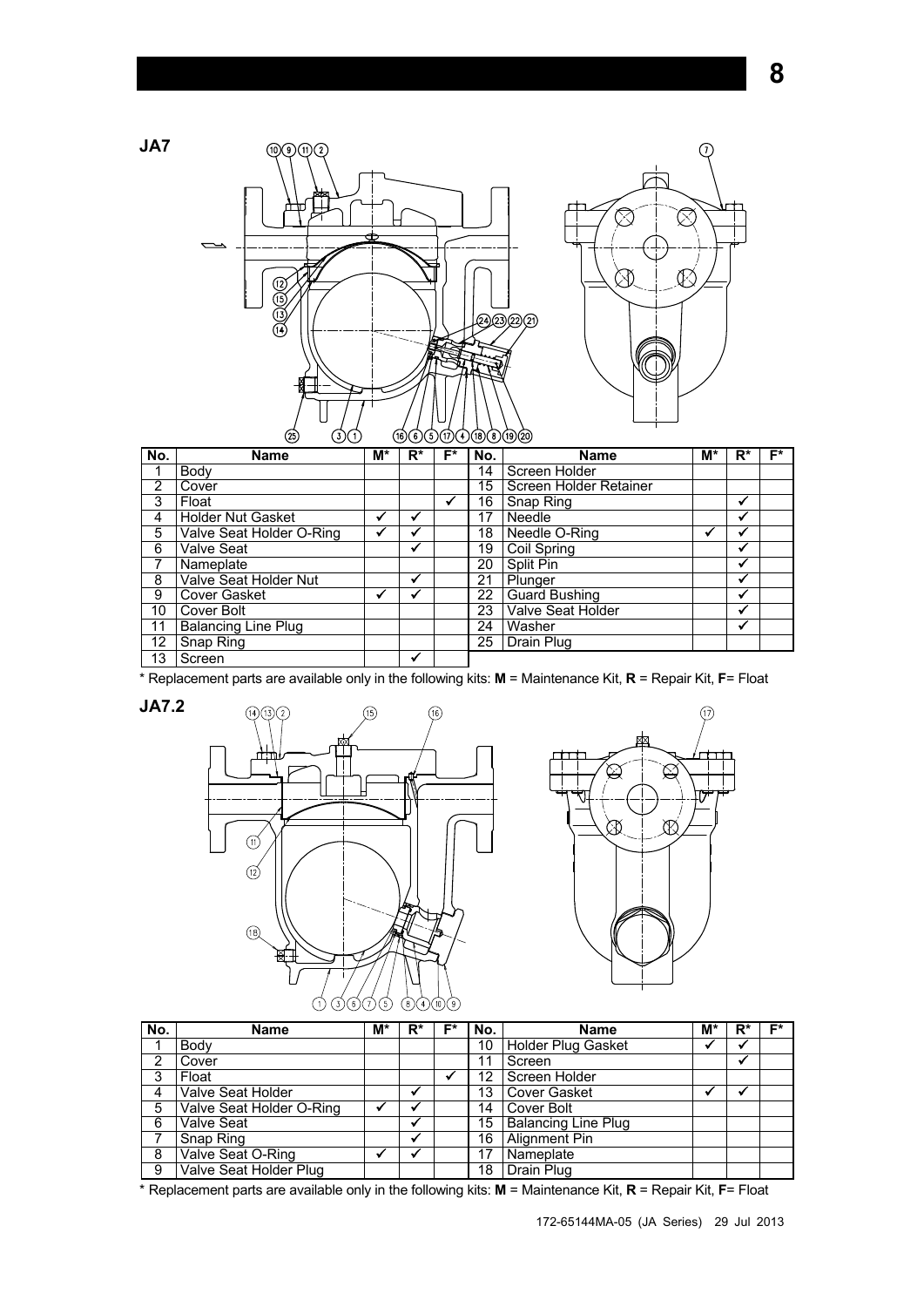## **JA7.5/JA8**





| No. | <b>Name</b>              | M* | R* | Е* | No. | <b>Name</b>                | M* | R* | E* |
|-----|--------------------------|----|----|----|-----|----------------------------|----|----|----|
|     | Body                     |    |    |    | 11  | Screen                     |    | √  |    |
| 2   | Cover                    |    |    |    | 12  | Screen Holder              |    |    |    |
| 3   | Float                    |    |    |    | 13  | Screen Holder Retainer     |    |    |    |
| 4   | Valve Seat Holder        |    | ✔  |    | 14  | Snap Ring                  |    |    |    |
| 5   | Valve Seat Holder O-Ring |    |    |    | 15  | <b>Cover Gasket</b>        |    |    |    |
| 6   | <b>Valve Seat</b>        |    | ✔  |    | 16  | Cover Bolt                 |    |    |    |
| 7   | Snap Ring                |    | ✔  |    | 17  | <b>Balancing Line Plug</b> |    |    |    |
| 8   | Valve Seat O-Ring        |    |    |    | 18  | Alignment Pin              |    |    |    |
| 9   | Valve Seat Holder Plug   |    |    |    | 19  | Nameplate                  |    |    |    |
| 10  | Holder Plug Gasket       |    |    |    | 20  | Drain Plug                 |    |    |    |

\* Replacement parts are available only in the following kits: **M** = Maintenance Kit, **R** = Repair Kit, **F**= Float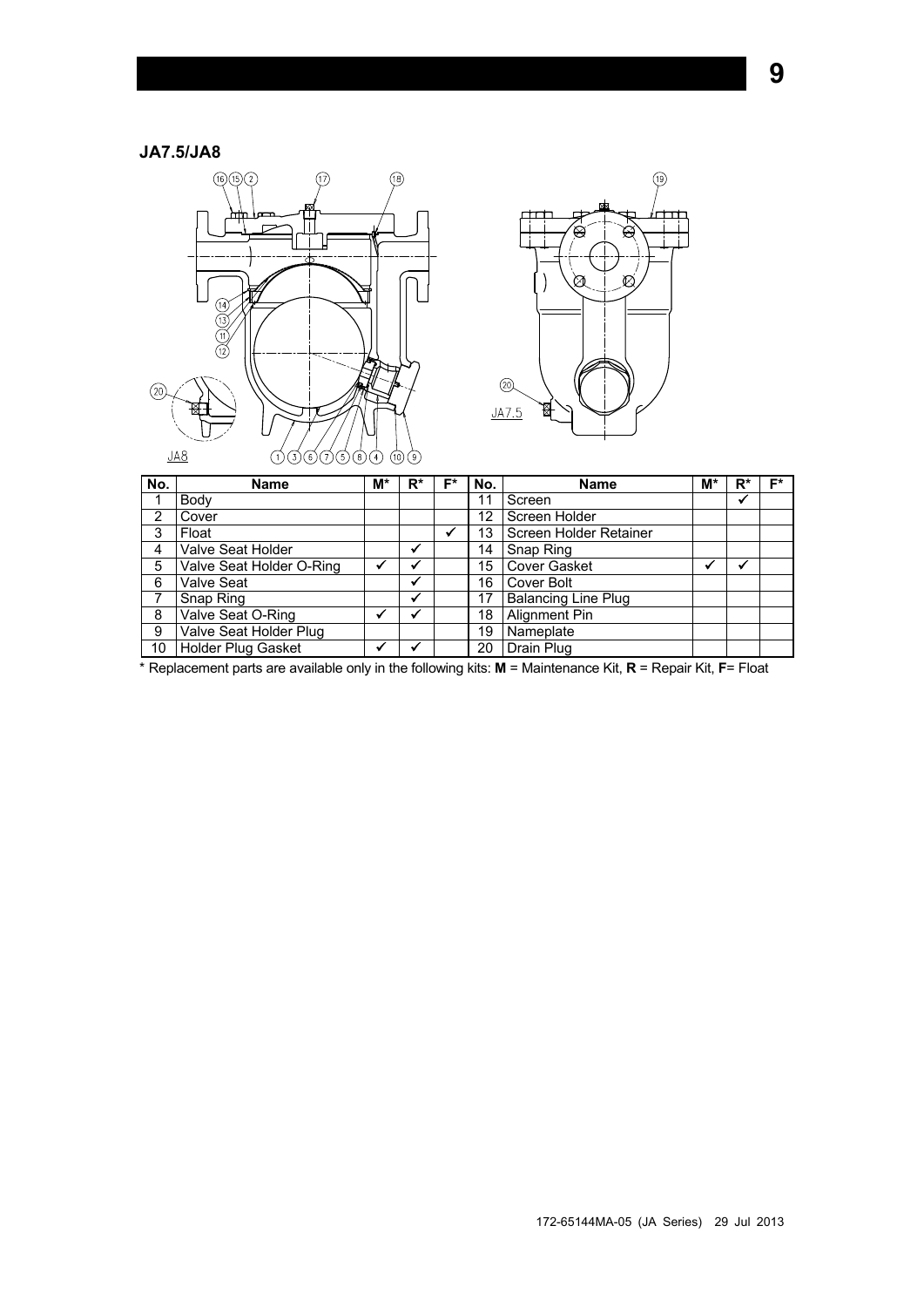## <span id="page-10-0"></span>**Installation**

| <b>AUTION</b>  | Install properly and DO NOT use this product outside the recommended<br>operating pressure, temperature and other specification ranges.<br>Improper use may result in such hazards as damage to the product or<br>malfunctions which may lead to serious accidents. Local requiations<br>may restrict the use of this product to below the conditions quoted. |
|----------------|---------------------------------------------------------------------------------------------------------------------------------------------------------------------------------------------------------------------------------------------------------------------------------------------------------------------------------------------------------------|
| <b>AUTION</b>  | Use hoisting equipment for heavy objects (weighing approximately<br>20 kg (44 lb) or more). Failure to do so may result in back strain or other<br>injury if the object should fall.                                                                                                                                                                          |
| <b>AUTION</b>  | Take measures to prevent people from coming into direct contact with<br>product outlets. Failure to do so may result in burns or other injury from<br>the discharge of fluids.                                                                                                                                                                                |
| <b>AUTION:</b> | Do not use excessive force when connecting threaded pipes to the<br>product. Over-tightening may cause breakage leading to fluid<br>discharge, which may cause burns or other injury.                                                                                                                                                                         |

Installation, inspection, maintenance, repairs, disassembly, adjustment, and valve opening/closing should be carried out only by trained maintenance personnel.

- 1. Before installation, be sure to remove all protective seals.
- 2. Before installing the product, blow out the inlet piping to remove any piping scraps, dirt and oil. Close the inlet valve after blowdown.
- 3. Install the product so that the arrow on the body is pointing in the direction of flow.
- 4. The trap should be inclined no more than 5° horizontally and front-to-back.
- 5. Install a condensate outlet valve and outlet piping.
- 6. To ensure proper condensate flow into the trap, remove the balancing line plug and install a pressure-balancing line. Connect the end of the pressure-balancing line to the air main or an air space above any possible condensate accumulation in the system. For more details, see the section "The Need for a Pressure-balancing Line".
- 7. To facilitate inspection and maintenance, install a union or a flange where the product has a connection (inlet, pressure-balancing line, condensate outlet). For more details, see the section "The Need for a Pressure-balancing Line".
- 8. Prime the trap with a small amount of water through the pressure-balancing port or line to ensure a seal. After priming and connecting the pressure-balancing line, open the inlet and outlet valves and check to make sure that the product functions properly.

If there is a problem, determine the cause using the "Troubleshooting" section in this manual.

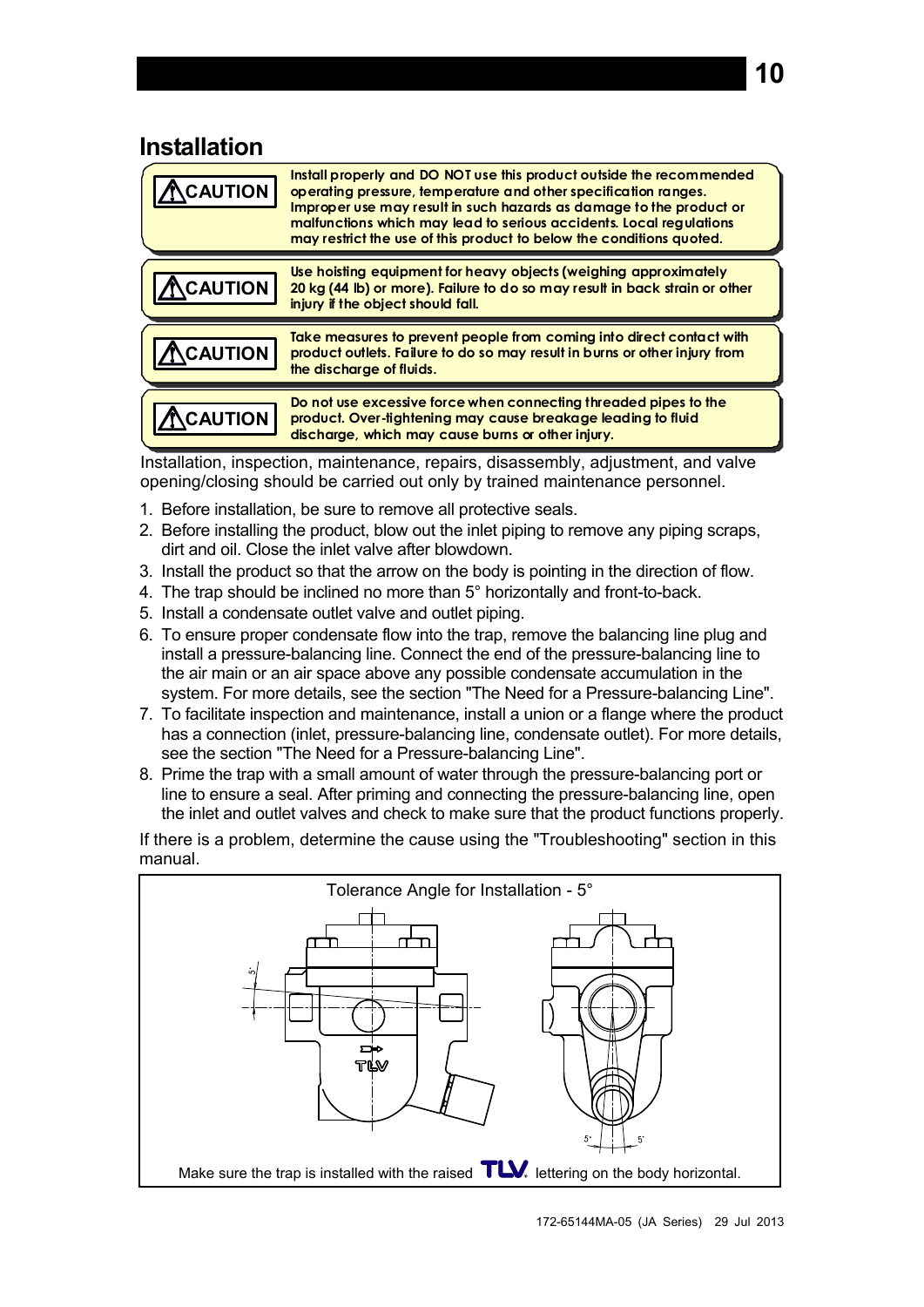# <span id="page-11-0"></span>**The Need for a Pressure-balancing Line**

This air trap is designed to automatically discharge inflowing condensate. However, if the condensate completely fills the inlet path of the trap, air in the trap body will not be able to escape, preventing displacement by condensate, and thus preventing condensate from entering the trap. This phenomena is called air binding. Air binding occurs more often in piping with long horizontal lengths, smaller diameters or multiple bends. To prevent air binding and ensure air can be displaced by incoming condensate, a pressure-balancing line should be installed between the trap cover and the dry portion of the receiver tank or piping.

Connect the pressure-balancing line in the follow manner:



**Receiver Tank** 



172-65144MA-05 (JA Series) 29 Jul 2013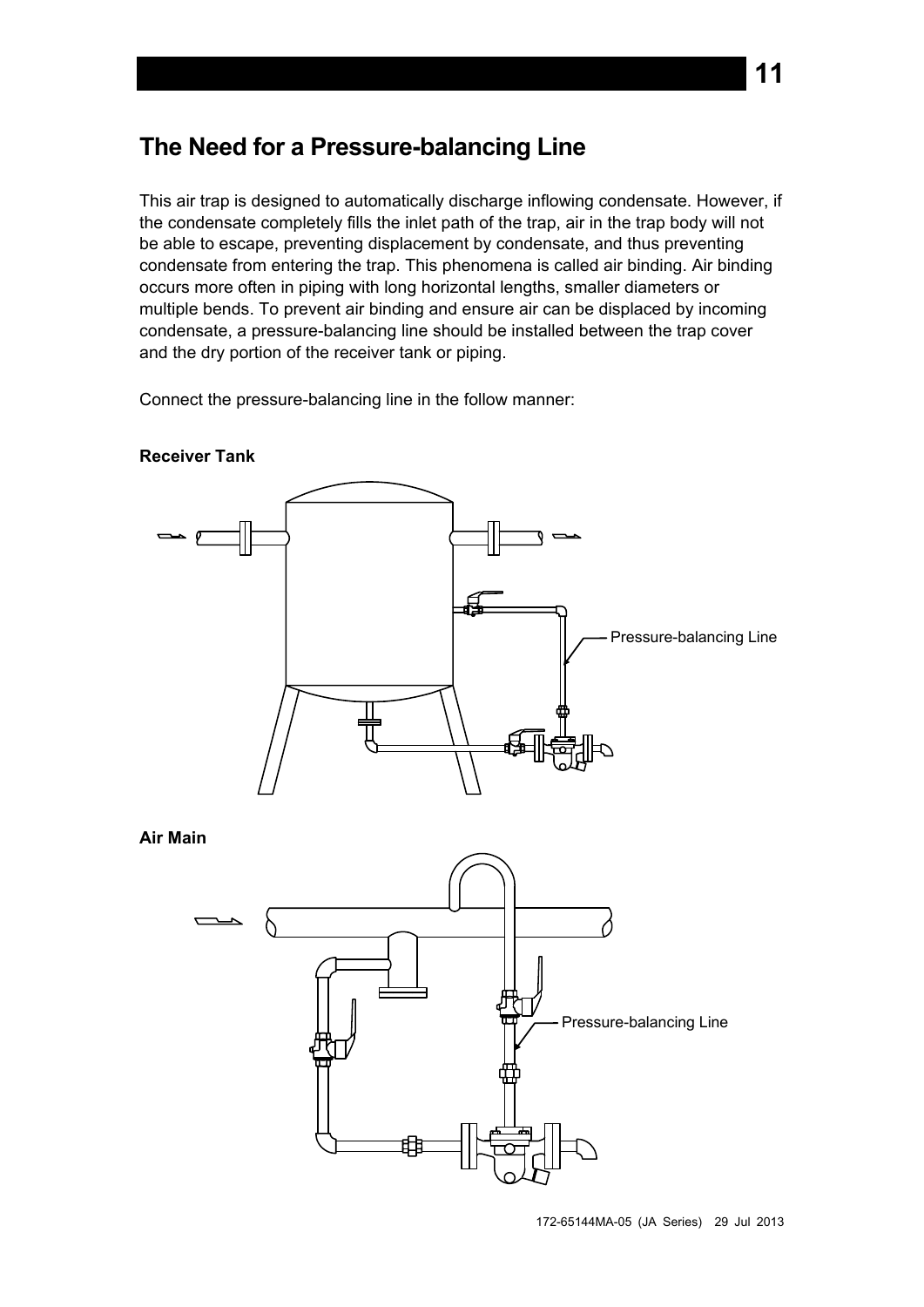## <span id="page-12-0"></span>**Maintenance**

| <b>ACAUTION</b> | Take measures to prevent people from coming into direct contact with<br>product outlets. Failure to do so may result in burns or other injury from<br>the discharge of fluids.                                                                                                           |
|-----------------|------------------------------------------------------------------------------------------------------------------------------------------------------------------------------------------------------------------------------------------------------------------------------------------|
| <b>ACAUTION</b> | Be sure to use only the recommended components when repairing the<br>product, and NEVER attempt to modify the product in any way. Failure to<br>observe these precautions may result in damage to the product or burns<br>or other injury due to malfunction or the discharge of fluids. |

#### **Operational Inspection**

A visual inspection of the following items should be done on a daily basis to determine whether the trap is operating properly or has failed. Periodically (at least biannually) the operation should also be checked by using diagnostic equipment such as a stethoscope or thermometer.

| Normal:                            | Condensate is discharged continuously and the sound of flow<br>can be heard. If there is very little condensate, there is almost<br>no sound of flow. |
|------------------------------------|-------------------------------------------------------------------------------------------------------------------------------------------------------|
| Blocked:<br>(Discharge Impossible) | No condensate is discharged.                                                                                                                          |
| Blowing:                           | Air continually flows from the outlet and there is a continuous<br>high-pitched sound of flow.                                                        |
| Air Leakage:                       | Air is discharged through the trap outlet together with<br>condensate, accompanied by a high-pitched sound.                                           |

#### **Parts Inspection**

When parts have been removed, or during periodic inspections, use the following table to inspect the parts and replace any that are found to be defective.

| <b>Procedure</b>                   |                                                                            |  |  |
|------------------------------------|----------------------------------------------------------------------------|--|--|
| Gaskets:                           | check for warping or damage                                                |  |  |
| Screen:                            | check for clogging or corrosion                                            |  |  |
| Valve Seat:<br>Valve Seat Opening: | check for warping or damage<br>check for dirt, oil film, wear or scratches |  |  |
| Float:                             | check for scratches or dents                                               |  |  |
| Body Interior:                     | check for build-up                                                         |  |  |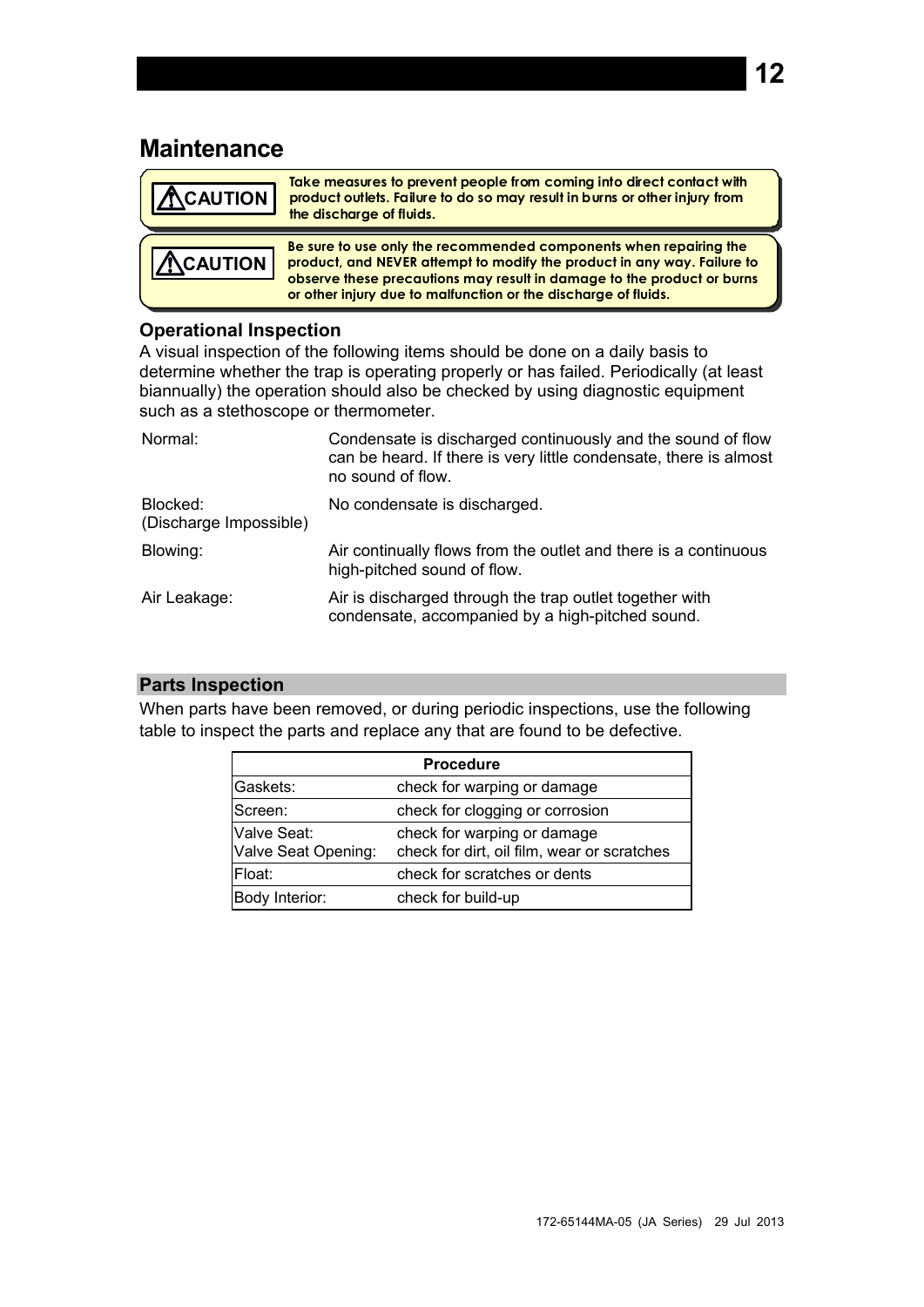# <span id="page-13-0"></span>**Disassembly / Reassembly**

| <b>WARNING</b> | NEVER apply direct heat to the float. The float may explode due to<br>increased internal pressure, causing accidents leading to serious injury<br>or damage to property and equipment.                                                                                                                                               |
|----------------|--------------------------------------------------------------------------------------------------------------------------------------------------------------------------------------------------------------------------------------------------------------------------------------------------------------------------------------|
| <b>CAUTION</b> | Use hoisting equipment for heavy objects (weighing approximately<br>20 kg or more). Failure to do so may result in back strain or other injury if<br>the object should fall.                                                                                                                                                         |
| <b>CAUTION</b> | When disassembling or removing the product, wait until the internal<br>pressure equals atmospheric pressure and the surface of the product<br>has cooled to room temperature. Disassembling or removing the<br>product when it is hot or under pressure may lead to discharge of fluids,<br>causing burns, other injuries or damage. |

Use the following procedures to remove components. Use the same procedures in reverse to reassemble. (Installation, inspection, maintenance, repairs, disassembly, adjustment, and valve opening/closing should be carried only by trained maintenance personnel.)

#### **Drain Plug**

| Part                  | JA3 / JAF3<br>JA5 / JAF5 | JA7 / JA7.2<br>JA7.5 / JA8 | <b>During Disassembly</b>      | During Reassembly                                                                                                                   |
|-----------------------|--------------------------|----------------------------|--------------------------------|-------------------------------------------------------------------------------------------------------------------------------------|
| Drain Plug*           |                          |                            | Remove with a socket<br>wrench | Consult the table of tightening torques<br>and tighten to the proper torque                                                         |
| Drain Plug<br>Gasket* |                          |                            |                                | Replace with a new gasket, coat with<br>lanti-seize                                                                                 |
| Drain Plug            |                          |                            |                                | Remove with a wrench Wrap threads with sealing tape,<br>consult the table of tightening torques<br>and tighten to the proper torque |

\*Optional for JA3/JAF3/JA5/JAF5

#### **Detaching / Reattaching Cover**

NOTE: Disconnect any lines that must be disconnected before disassembly can take place (inlet piping, pressure-balancing line, condensate discharge piping, etc.).

| Part                                                                                 | During Disassembly                       | During Reassembly                                                                                                                                                                                          |
|--------------------------------------------------------------------------------------|------------------------------------------|------------------------------------------------------------------------------------------------------------------------------------------------------------------------------------------------------------|
| Cover Bolt                                                                           | Remove with a socket wrench              | Consult the table of tightening torques and<br>tighten to the proper torque                                                                                                                                |
| Cover                                                                                | Lift the cover up and off                | Make sure the arrow on the cover is pointing in<br>the direction of flow (JA7)<br>Align the cover with the alignment pin (except JA7)<br>and reattach                                                      |
| Alignment Pin                                                                        | Remove the alignment pin<br>(except JA7) | Insert into the hole its in the body                                                                                                                                                                       |
| Cover Gasket                                                                         | Remove the gasket                        | Replace with a new gasket if damaged                                                                                                                                                                       |
| <b>Balancing Line</b><br>Plug<br>(When connecting<br>the line for the first<br>time) | Remove with a wrench                     | (Connect the pressure-balancing line)<br>When the pressure-balancing line is not necessary,<br>wrap threads with sealing tape, consult the table of<br>tightening torques and tighten to the proper torque |

#### **Detaching / Reassembling Components Inside the Body (JA3JAF3/JA5JAF5)**

| Part                 | <b>During Disassembly</b>                                    | <b>During Reassembly</b>                                                                          |
|----------------------|--------------------------------------------------------------|---------------------------------------------------------------------------------------------------|
| Screen               | Remove by lifting straight up<br>and out while turning       | Turn gently while inserting, make sure the top of<br>the screen does not stick up out of the body |
| Float                | Remove, being careful not to<br>scratch the polished surface | Insert, being careful not to scratch or misshape                                                  |
| <b>Guard Bushing</b> | Turn by finger to remove from<br>the valve seat holder nut   | Turn by finger to tighten loosely                                                                 |

Continued on the following page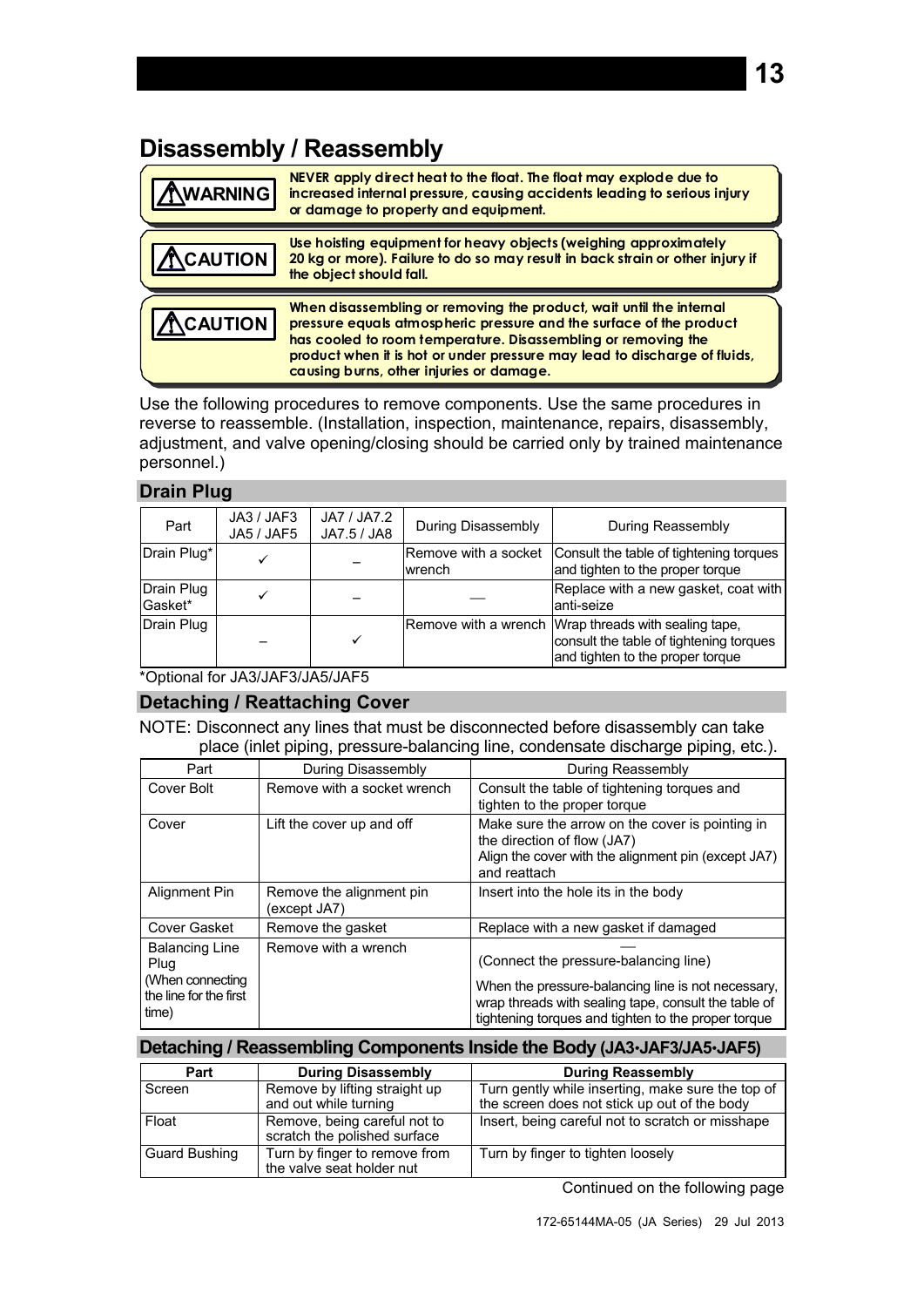| Part                                   | <b>During Disassembly</b>                                           | <b>During Reassembly</b>                                                                                                                                            |
|----------------------------------------|---------------------------------------------------------------------|---------------------------------------------------------------------------------------------------------------------------------------------------------------------|
| <b>Valve Seat</b><br><b>Holder Nut</b> | Remove with a socket wrench                                         | Consult the table of tightening torques and<br>tighten to the proper torque                                                                                         |
| <b>Holder Nut</b><br>Gasket            |                                                                     | Replace with a new gasket if damaged                                                                                                                                |
| Valve Seat Holder                      | Push out from inside the body<br>toward the valve seat holder nut   | Pushing it in until it contacts the stopper inside                                                                                                                  |
| <b>Valve Seat</b><br>Holder O-Ring     | Be careful not to damage the<br>O-ring as it is made of rubber      | Coat with heat resistant grease**; replace with a<br>new valve seat holder O-ring if warped or<br>damaged; fit securely into the groove in the<br>valve seat holder |
| Snap Ring                              | Pinch the insides together and<br>remove from the valve seat holder | Insert securely into groove up against the<br>washer be sure that the break in the snap ring<br>lines up with the slot in the groove                                |
| Washer                                 |                                                                     |                                                                                                                                                                     |
| <b>Valve Seat</b>                      | Be careful not to damage the<br>rubber valve seat                   | Replace with a new valve seat if sealing<br>surfaces are warped or damaged                                                                                          |
| Split Pin*                             | Be careful not to lose                                              |                                                                                                                                                                     |
| Plunger*                               | Remove from needle                                                  |                                                                                                                                                                     |
| Coil Spring*                           |                                                                     |                                                                                                                                                                     |
| Needle*                                | Remove without bending                                              |                                                                                                                                                                     |
| Needle O-Ring*                         | Be careful not to damage the<br>O-ring as it is made of rubber      | Coat with heat resistant grease**; replace with a<br>new needle O-ring if warped or damaged; fit<br>securely into the groove in the needle                          |

## **Detaching / Reassembling Components Inside the Body (JA7)**

| Part                                        | <b>During Disassembly</b>                                                       | <b>During Reassembly</b>                                                                                                                       |                                                                 |  |
|---------------------------------------------|---------------------------------------------------------------------------------|------------------------------------------------------------------------------------------------------------------------------------------------|-----------------------------------------------------------------|--|
| Snap Ring                                   | Pinch the insides together and<br>remove from body                              | Insert securely into the snap ring groove in the<br>body                                                                                       |                                                                 |  |
| Screen                                      | Remove by lifting up and out                                                    | Make sure the correct side is facing up                                                                                                        |                                                                 |  |
| Screen Holder<br>Retainer                   | Remove by lifting up and out                                                    | Place on the screen holder without tilting                                                                                                     |                                                                 |  |
| Screen Holder                               | Remove without bending                                                          | Place on the ledge inside the body, making<br>sure the rounded side is on top                                                                  |                                                                 |  |
| Float                                       | Remove, being careful not to<br>scratch the polished surface                    | Insert, being careful not to scratch or misshape                                                                                               |                                                                 |  |
| <b>Guard Bushing</b>                        | Turn by finger to remove from<br>the valve seat holder nut                      | Turn by finger to tighten loosely                                                                                                              |                                                                 |  |
| Valve Seat<br><b>Holder Nut</b>             | Remove with a socket wrench                                                     | Consult the table of tightening torques and<br>tighten to the proper torque                                                                    |                                                                 |  |
| <b>Holder Nut Gasket</b>                    |                                                                                 | Replace with a new gasket if damaged                                                                                                           |                                                                 |  |
| <b>Valve Seat Holder</b>                    | Push out from inside the body<br>toward the valve seat holder nut               | Push in until it contacts the stopper inside                                                                                                   |                                                                 |  |
| Valve Seat<br>Holder O-Ring                 | Be careful not to damage the<br>O-ring as it is made of rubber                  | Coat with heat resistant grease**; replace with a<br>new O-ring if warped or damaged; fit securely<br>into the groove in the valve seat holder |                                                                 |  |
| Snap Ring<br>(for Valve Seat<br>Holder Nut) | Pinch the insides together and<br>remove from the valve seat<br>holder (Fig. A) | Insert securely into groove up against the<br>washer be sure that the break in the snap ring<br>lines up with the slot in the groove           |                                                                 |  |
| Washer                                      |                                                                                 |                                                                                                                                                |                                                                 |  |
| Valve Seat                                  | Be careful not to damage the<br>rubber valve seat                               | Replace with a new valve seat if sealing surfaces<br>are warped or damaged                                                                     |                                                                 |  |
| Split Pin*                                  | Be careful not to lose                                                          |                                                                                                                                                | Fig. A                                                          |  |
| Plunger*                                    | Remove from needle                                                              |                                                                                                                                                | Valve Seat<br>Holder                                            |  |
| Coil Spring*                                |                                                                                 |                                                                                                                                                |                                                                 |  |
| Needle*                                     | Remove without bending                                                          |                                                                                                                                                |                                                                 |  |
| Needle O-Ring*                              | Be careful not to damage the<br>O-ring as it is made of rubber                  | Coat with heat resistant<br>grease**; replace with a new<br>O-ring if warped or damaged;<br>fit securely into the groove in<br>the needle      | OOODDE<br>Snap Ring<br>Pinch the insides<br>together and remove |  |

\*Detach / Reassemble only when the needle is replaced

\*\*Use silicone grease (for heat resistant grease)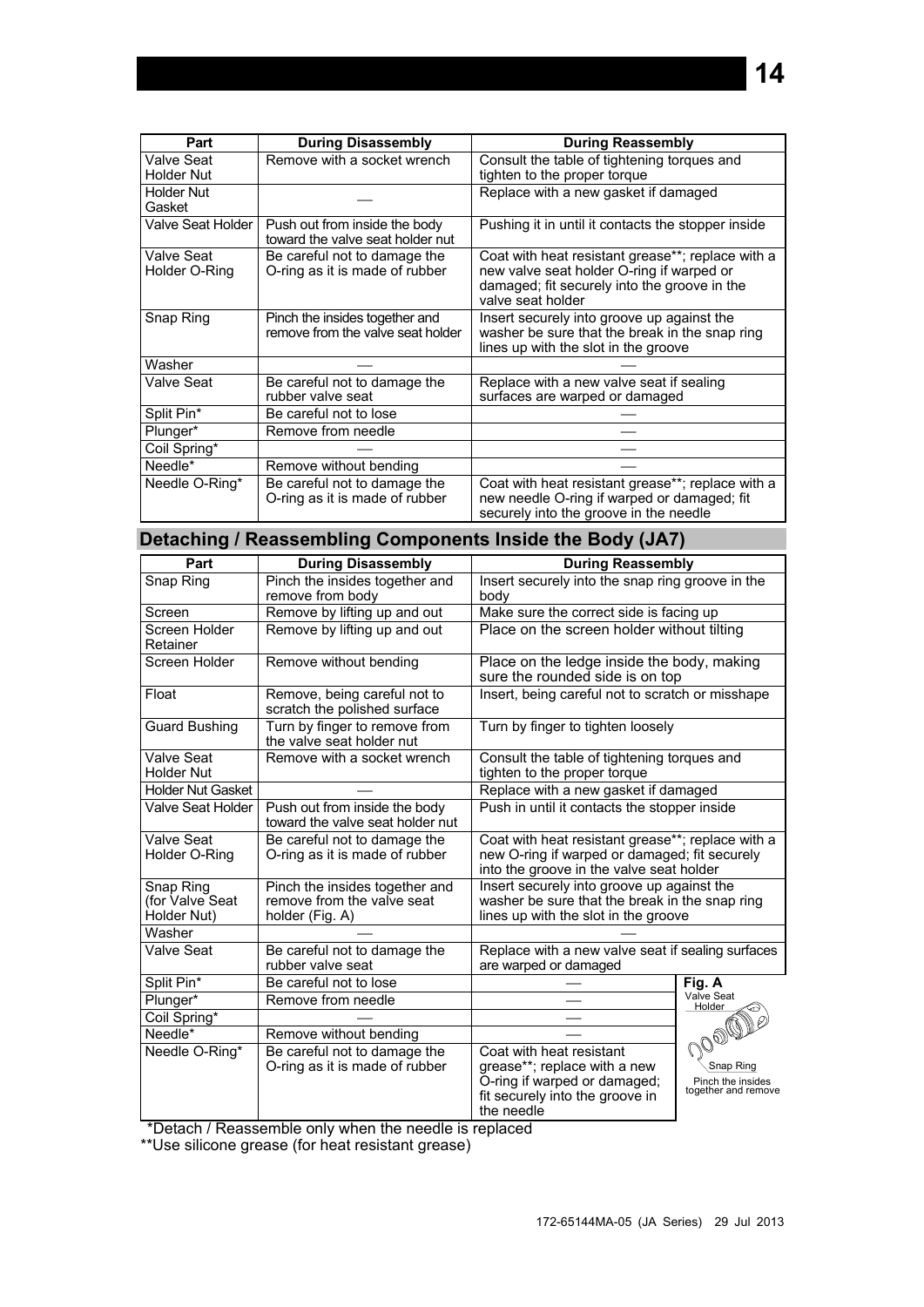|  | Detaching / Reassembling Components Inside the Body (JA 7.2 / JA7.5 / JA8) |  |  |
|--|----------------------------------------------------------------------------|--|--|
|  |                                                                            |  |  |
|  |                                                                            |  |  |
|  |                                                                            |  |  |

| Part                                       | <b>During Disassembly</b>                                                       | <b>During Reassembly</b>                                                                                                                                                                                                                               |
|--------------------------------------------|---------------------------------------------------------------------------------|--------------------------------------------------------------------------------------------------------------------------------------------------------------------------------------------------------------------------------------------------------|
| Snap Ring<br>(JA7.5 / JA8)                 | Pinch the insides together and<br>remove from the body                          | Insert securely into the snap ring groove in the body                                                                                                                                                                                                  |
| Screen                                     | Remove by lifting up and out                                                    | Make sure the correct side is facing up (JA7.5 / JA8)                                                                                                                                                                                                  |
| Screen Holder<br>Retainer<br>(JA7.5 / JA8) | Remove by lifting up and out                                                    | Place on the screen holder without tilting                                                                                                                                                                                                             |
| Screen Holder                              | Remove without bending                                                          | Place on the ledge inside the body, making sure<br>the rounded side is on top                                                                                                                                                                          |
| Float                                      | Remove, being careful not to<br>scratch the polished surface                    | Insert, being careful not to scratch or misshape                                                                                                                                                                                                       |
| Valve Seat<br>Holder Plug                  | Remove with a socket wrench                                                     | Consult the table of tightening torques and tighten<br>to the proper torque                                                                                                                                                                            |
| <b>Holder Plug</b><br>Gasket               |                                                                                 | Replace with a new gasket if damaged                                                                                                                                                                                                                   |
| Valve Seat<br>Holder                       | Push out from inside the body<br>toward the valve seat holder<br>plug           | Insert with the proper orientation; insert from the<br>outside of the body, pushing it in until it contacts<br>the stopper inside; if the condensate discharge<br>hole is pointing sideways, extended use may result<br>in a hole in the body (Fig. B) |
| Valve Seat<br>Holder O-Ring                | Be careful not to damage the<br>O-ring as it is made of rubber                  | Coat with heat resistant grease*; replace with a new<br>valve seat holder O-ring if warped or damaged; fit<br>securely into groove in the valve seat holder                                                                                            |
| Snap Ring<br>(for Valve<br>Seat Holder)    | Pinch the insides together and<br>remove from the valve seat<br>holder (Fig. C) | Insert securely into groove up against the valve<br>seat, be sure that the break in the snap ring lines<br>up with the slot in the groove                                                                                                              |
| Valve Seat                                 | Be careful not to scratch the<br>sealing surfaces                               | Replace with a new valve seat if sealing surfaces<br>are warped or damaged. Push replacement valve<br>seat in to insert                                                                                                                                |
| Valve Seat<br>O-Ring                       | Be careful not to damage the<br>O-ring as it is made of rubber                  | Coat with heat resistant grease*; replace with a<br>new O-ring if warped or damaged; fit securely into<br>groove in the valve seat holder                                                                                                              |

\*Use silicone grease (for heat resistant grease)

#### **Fig. B**





Discharge Hole

Snap Ring Pinch the insides together and remove

#### **Table of Tightening Torques**

|          | Valve Seat Holder Nut or<br>Valve Seat Holder Plug |                   |                                     |                          | Drain Plug  |                  |                              | Cover Bolt                         |             |                  |                       | <b>Balancing Line Plug</b> |        |                              |                              |                         |
|----------|----------------------------------------------------|-------------------|-------------------------------------|--------------------------|-------------|------------------|------------------------------|------------------------------------|-------------|------------------|-----------------------|----------------------------|--------|------------------------------|------------------------------|-------------------------|
| Model    | Torque                                             |                   | <b>Dist. Across</b><br><b>Flats</b> |                          | Torque      |                  | Dist. Across<br><b>Flats</b> |                                    | Torque      |                  | Dist. Across<br>Flats |                            | Torque |                              | Dist. Across<br><b>Flats</b> |                         |
|          | $N \cdot m$                                        | $(lbf{\cdot fl})$ | mm                                  | (in                      | $N \cdot m$ | $(lbf \cdot ft)$ | mm                           | (in                                | $N \cdot m$ | $(lbf \cdot ft)$ | mm                    | (in)                       |        | $N \cdot m$ (lbf $\cdot$ ft) | mm                           | (in)                    |
| JA3.JAF3 | 50                                                 | 37                | 24                                  | 15 <sub>1</sub><br>(16)  | $35*$       | '26*             | 21                           | 13 <sub>1</sub><br>16 <sub>l</sub> | 50          | 37               | 17                    | 32                         | $30**$ | 22**                         | 12                           | 15 <sub>1</sub><br>132) |
| JA5-JAF5 | 80                                                 | (59)              | 32                                  |                          | $35*$       | (26*)            | 21                           | 13,<br>16)                         | 80          | (59)             | 22                    | $\binom{1}{8}$             | $30**$ | (22**                        | 12                           | 15 <sub>1</sub><br>'32) |
| JA7      | 120                                                | '88)              | 36                                  | 13,<br>ا 32              | $30**$      | (22**)           | 12                           | ,15،<br>/ 32                       | 70          | ΄51              | 17                    | 32)                        | $30**$ | '22**`                       | 12                           | 15 <sub>1</sub><br>132) |
| JA7.2    | 400                                                | (290)             | 70                                  | $(2^3/4)$                | $30**$      | $(22^{**})$      | 12                           | ,15،<br>32)                        | 10          | (81              | 22                    | $\binom{8}{}$              | 40**   | $(29**)$                     | 14                           | $(1_{16})$              |
| JA7.5    | 600                                                | (440)             | 85                                  | $(3^{11}/_{32})$         | $40**$      | (29**)           | 14                           | ( 16                               | 160         | 15)              | 24                    | 15,<br>16)                 | 40**   | '29**`                       | 14                           | $r_{16}$                |
| JA8      | 800                                                | (590)             | 105                                 | $\frac{4}{4}$<br>$18$ ll | 40**        | (29**)           | 14                           | 16                                 |             | (185)            | 32                    | 4 I                        | $40**$ | '**'29                       | 14                           | $(1_{16})$              |

\* Optional for JA3/JAF3/JA5/JAF5 (1 N⋅m ≈ 10 kg⋅cm)

\*\* Torque values with sealing tape wrapped 3-3.5 turns around the threads

NOTE: - Coat all threaded portions with anti-seize.

 - If drawings or other special documentation were supplied for the product, any torque given there takes precedence over values shown here.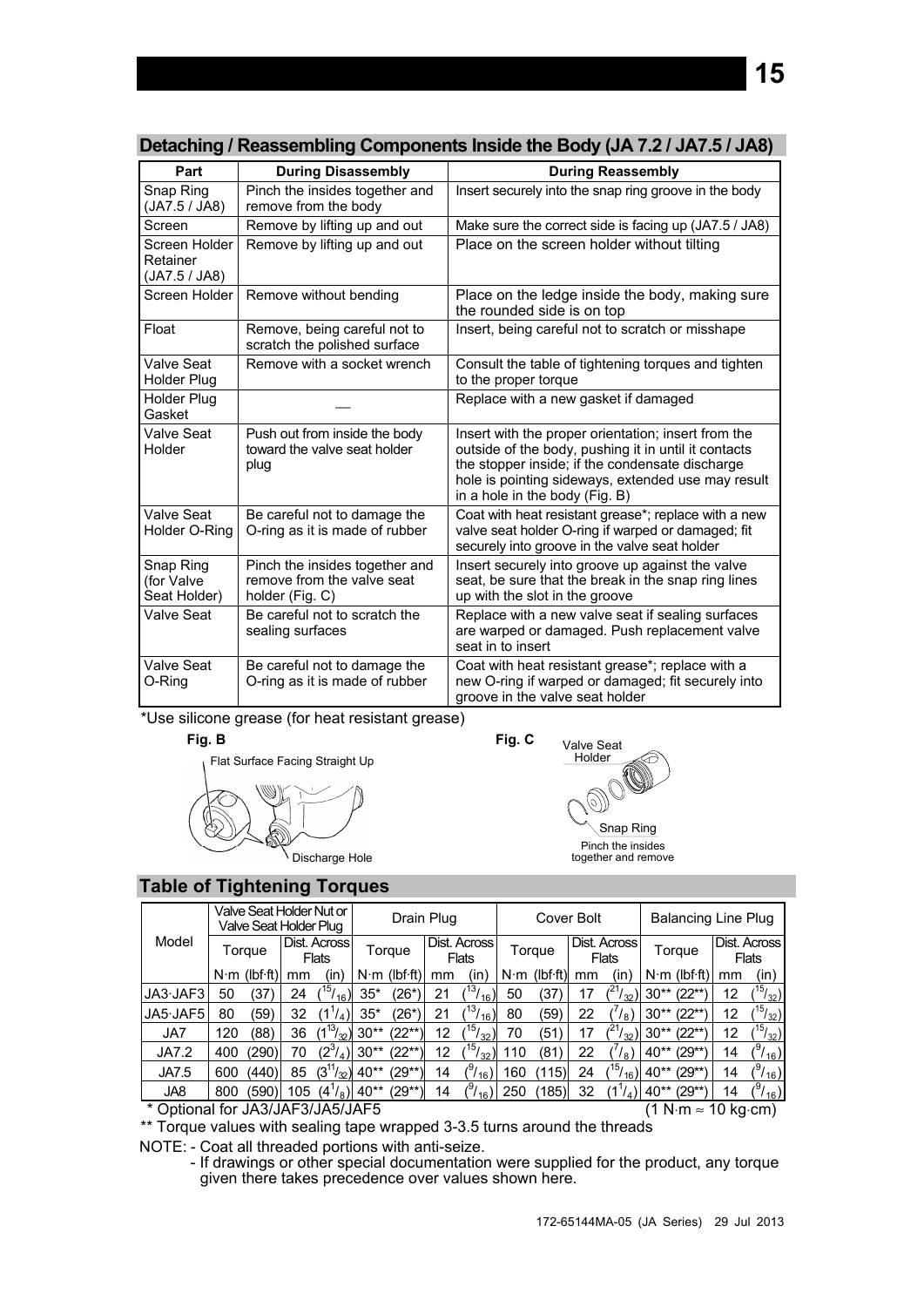### **Exploded View**

#### **JA3JAF3 / JA5JAF5**

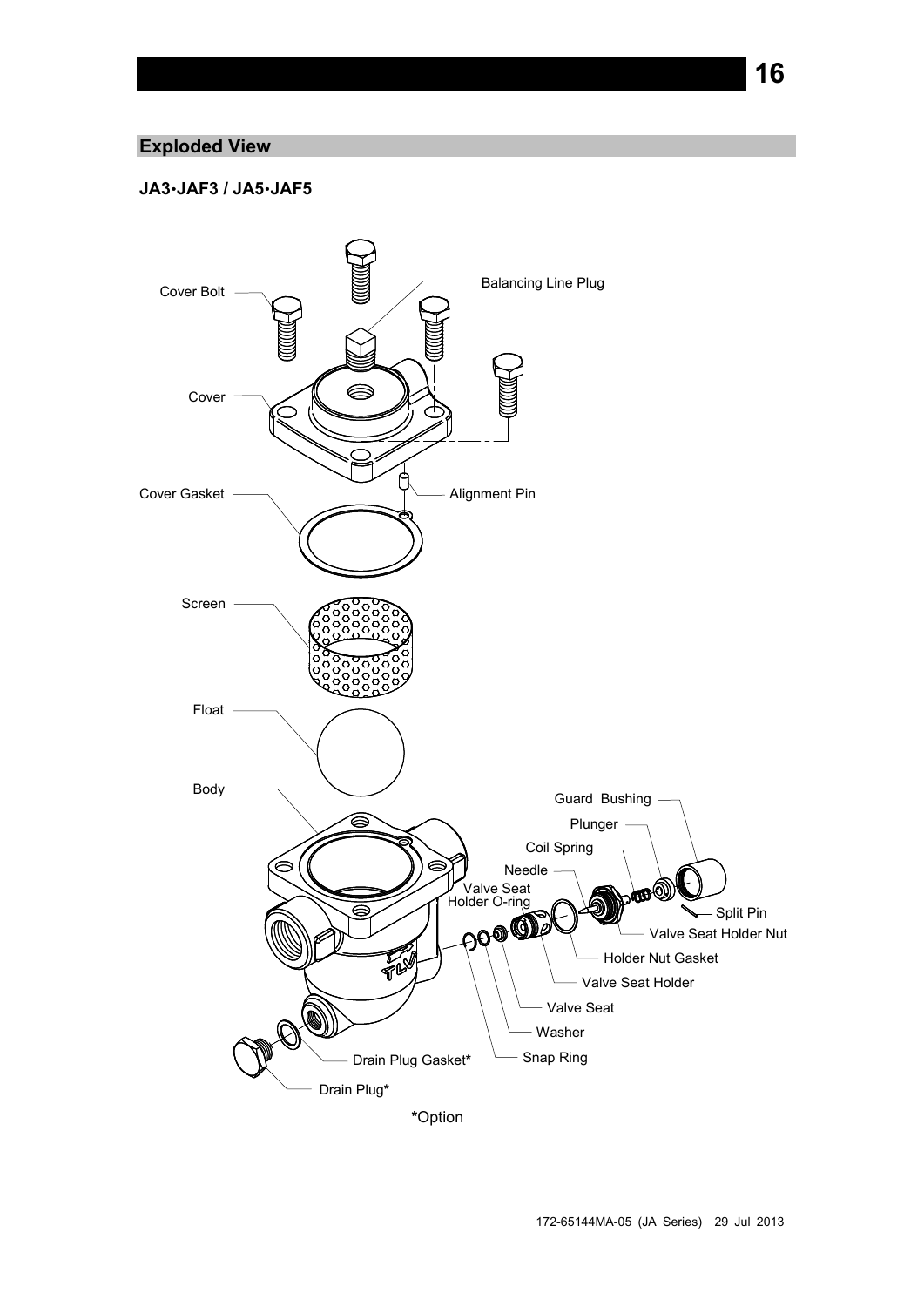#### **JA7 / JA7.2 / JA7.5 / JA8**

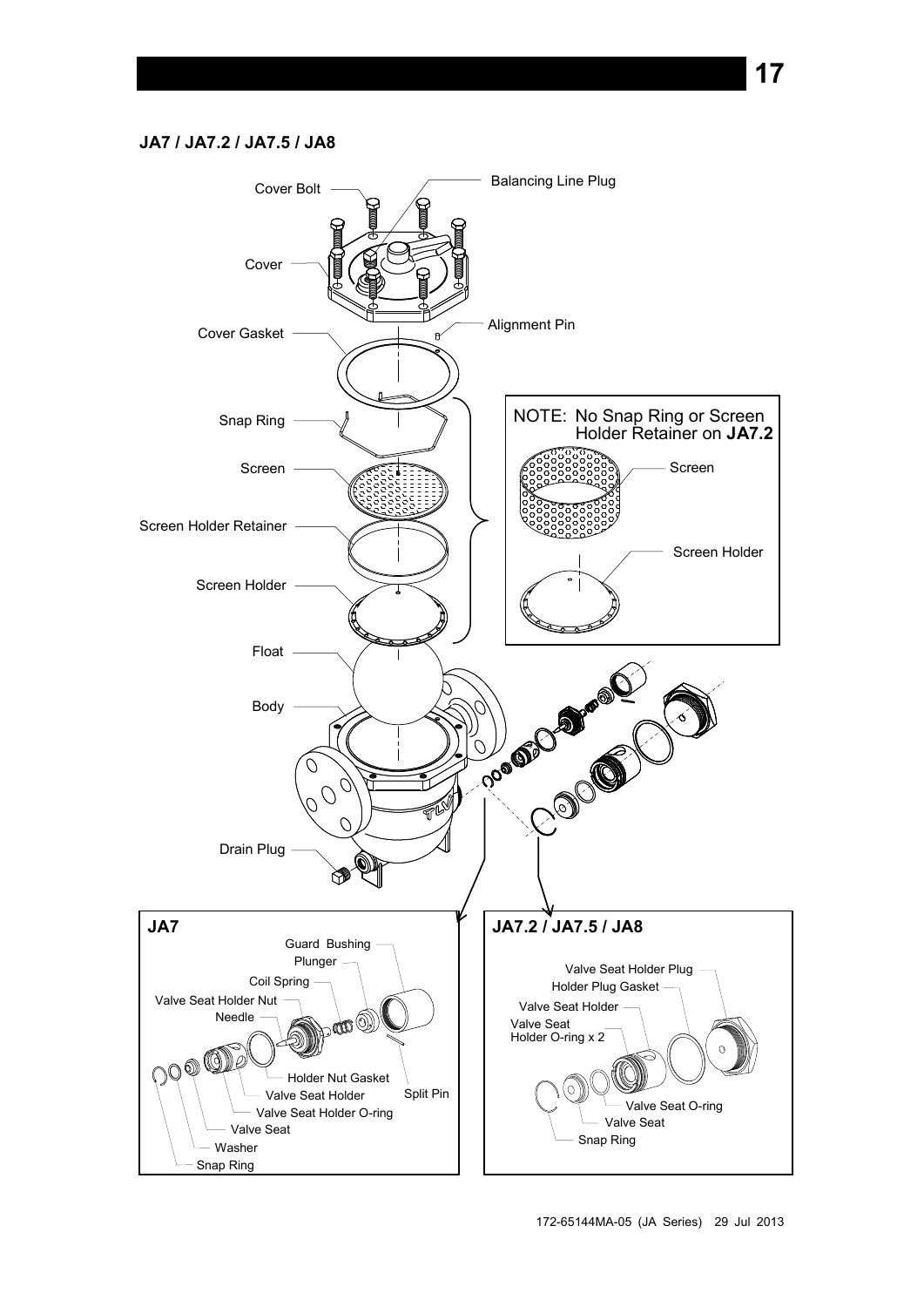# **Troubleshooting**

<span id="page-18-0"></span>

| AWARNING          | NEVER apply direct heat to the float. The float may explode due to<br>increased internal pressure, causing accidents leading to serious injury<br>or damage to property and equipment.                      |
|-------------------|-------------------------------------------------------------------------------------------------------------------------------------------------------------------------------------------------------------|
| $\Lambda$ CAUTION | When disassembling or removing the product, wait until the internal<br>pressure equals atmospheric pressure and the surface of the product<br>has cooled to room temperature. Disassembling or removing the |

If the trap fails to operate properly, use the following table to locate the cause and remedy.

**causing burns, other injuries or damage.**

**product when it is hot or under pressure may lead to discharge of fluids,** 

| Problem                                                        | <b>Cause</b>                                                                                                                                                    | Remedy                                                                                                                                                    |  |  |  |
|----------------------------------------------------------------|-----------------------------------------------------------------------------------------------------------------------------------------------------------------|-----------------------------------------------------------------------------------------------------------------------------------------------------------|--|--|--|
| No condensate is<br>discharged                                 | The float is damaged or filled with<br>condensate                                                                                                               | Replace with a new float                                                                                                                                  |  |  |  |
| (blocked) or<br>discharge is poor                              | The valve seat opening, screen or<br>piping are clogged with rust and<br>scale                                                                                  | Clean parts; where available, use<br>the needle to clean the valve seat<br>opening <sup>*2</sup>                                                          |  |  |  |
|                                                                | The trap operating pressure<br>exceeds the maximum specified<br>pressure or there is insufficient<br>pressure differential between the<br>trap inlet and outlet | Compare specifications and actual<br>operating conditions                                                                                                 |  |  |  |
|                                                                | Air binding has occurred                                                                                                                                        | Make sure a pressure-balancing<br>line is installed; if already installed,<br>make sure it has not become<br>dislodged or is not incorrectly<br>installed |  |  |  |
| Air is discharged<br>or leaks from the<br>outlet <sup>*1</sup> | Build-up on the seating surface of<br>the valve seat or rust and scale<br>build-up beneath the float                                                            | Clean parts; where available, use<br>the needle to clean the valve seat<br>opening <sup>*2</sup>                                                          |  |  |  |
| (blowing)                                                      | Damage to the valve seat                                                                                                                                        | Replace with a new valve seat                                                                                                                             |  |  |  |
| (air leakage)                                                  | The float is misshapen or has<br>surface build-up                                                                                                               | Clean float or replace with a new<br>float                                                                                                                |  |  |  |
|                                                                | Improper installation orientation                                                                                                                               | Correct the installation                                                                                                                                  |  |  |  |
|                                                                | Trap vibration                                                                                                                                                  | Lengthen inlet piping and fasten<br>securely                                                                                                              |  |  |  |
|                                                                | There is no condensate in the air<br>trap body, no water seal around<br>the valve seat                                                                          | Prime the air trap                                                                                                                                        |  |  |  |
| Air is leaking from                                            | Gasket deterioration or damage                                                                                                                                  | Replace with new gasket(s)                                                                                                                                |  |  |  |
| a place other than<br>the outlet                               | Improper tightening torques were<br>used                                                                                                                        | Tighten to the proper torque                                                                                                                              |  |  |  |
|                                                                | There are scratches on the sealing<br>surfaces                                                                                                                  | If leaking continues even after<br>replacing the gasket, replace the<br>product                                                                           |  |  |  |
| Float frequently<br>becomes damaged                            | Water hammer has occurred<br>$\frac{1}{2}$ IAZ 2/14Z ELIAO: Make oure to mointain the Minimum Pequired Condensate Load at                                       | Study and correct the piping                                                                                                                              |  |  |  |

\* JA7.2/JA7.5/JA8: Make sure to maintain the Minimum Required Condensate Load, as air leaks may result if the inflowing condensate load falls below it.

(See the "Minimum Required Condensate Load" in the "Specifications" section.) **\* 2** JA3JAF3/JA5JAF5/JA7: These models are equipped with a device that allows the valve to be forcibly opened from the outside of the trap. If an oil clog occurs, activate the plunger by pushing it in several times with a fingertip. The needle forces the float off of the valve seat. This results in the valve opening, which

allows the discharge of any foreign matter or oil, thus remedying the problem. When the finger is removed from the plunger, the force of the coil spring causes the plunger to return to its original position.

172-65144MA-05 (JA Series) 29 Jul 2013